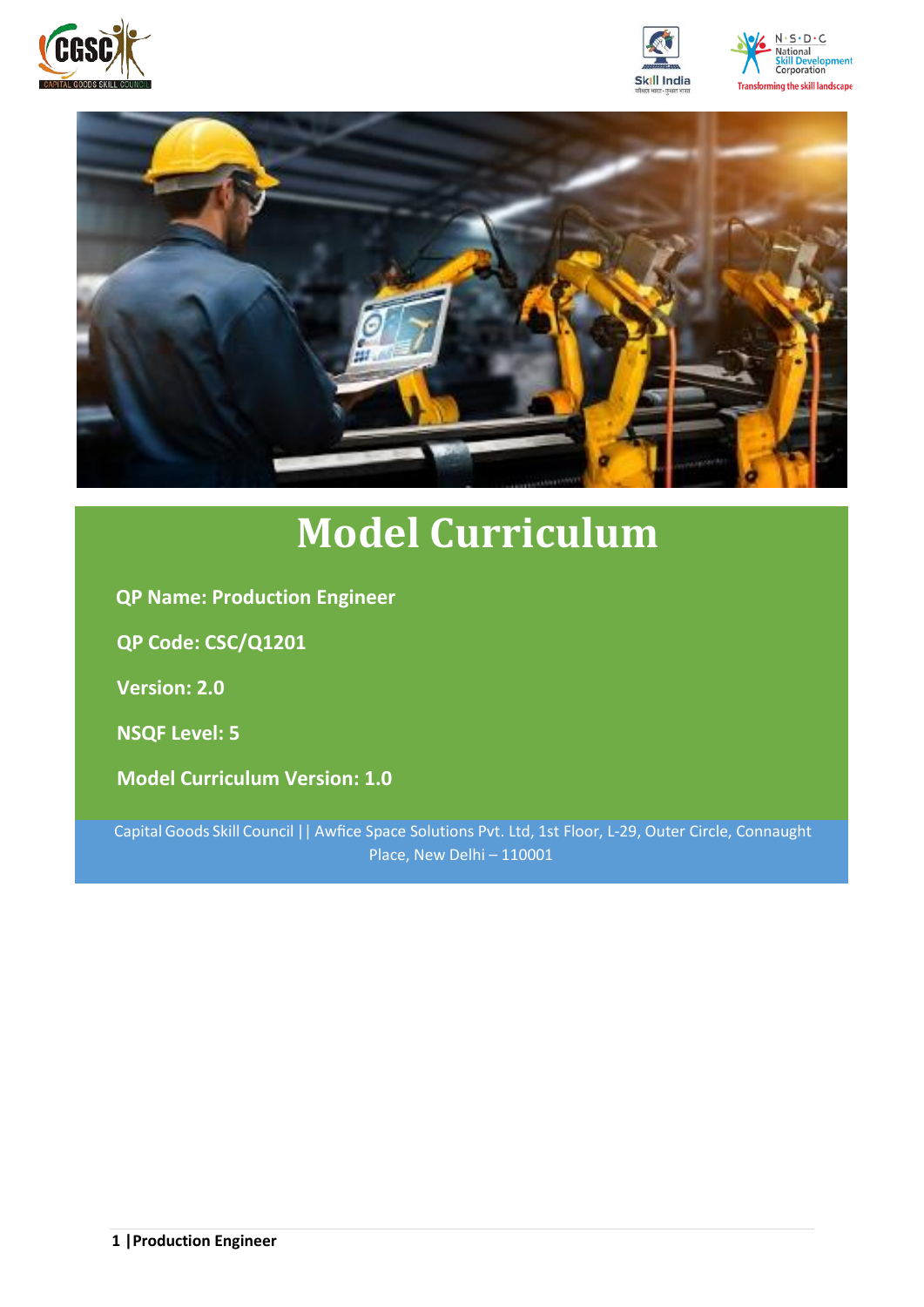



## **Table of Contents**

| Module 3: Process of coordinating with co-workers to achieve work efficiency 12 |  |
|---------------------------------------------------------------------------------|--|
|                                                                                 |  |
|                                                                                 |  |
|                                                                                 |  |
|                                                                                 |  |
|                                                                                 |  |
|                                                                                 |  |
|                                                                                 |  |
|                                                                                 |  |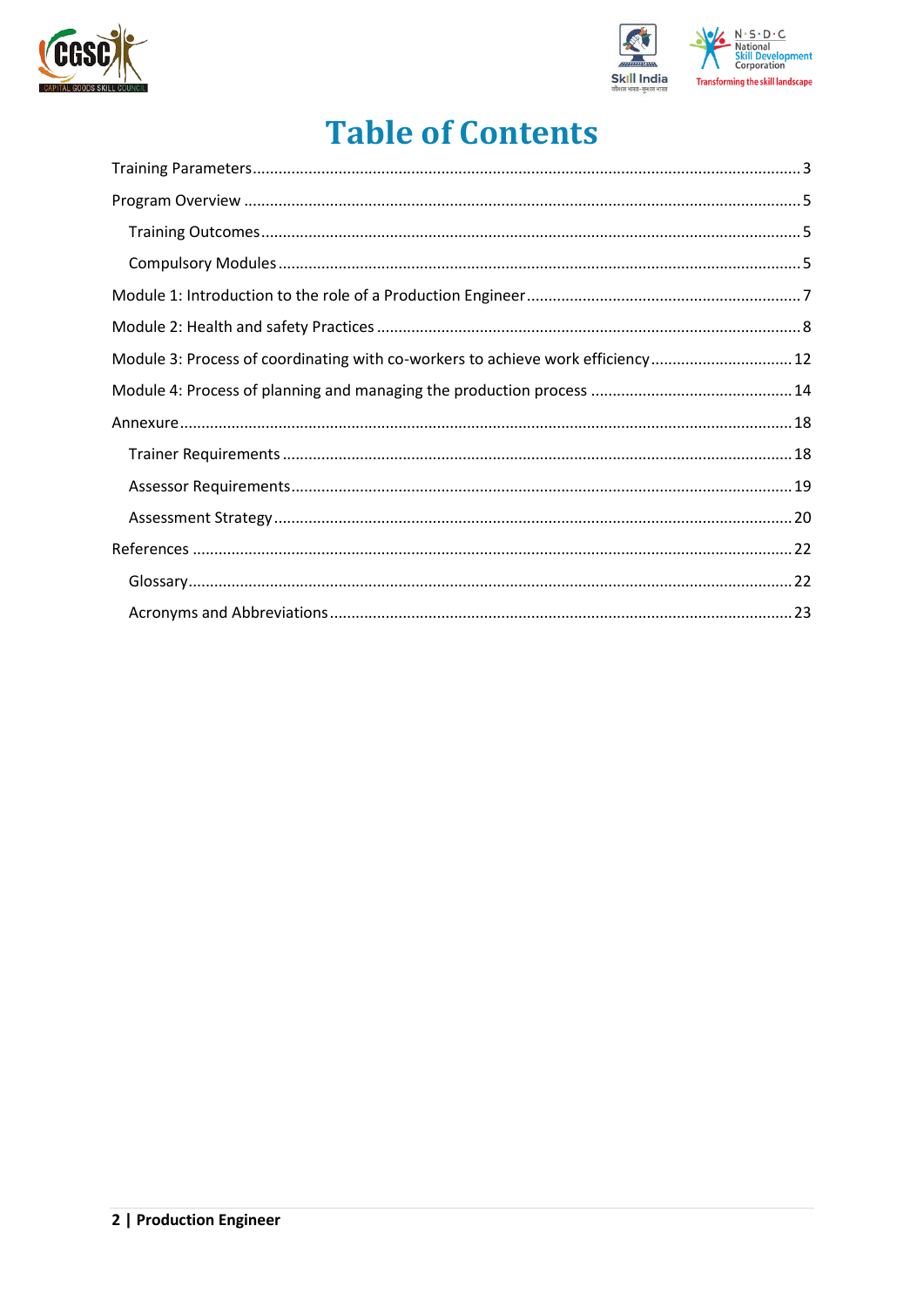



## **Training Parameters**

<span id="page-2-0"></span>

| <b>Sector</b>                                                     | <b>Capital Goods</b>                                                                                                                                                                                                                                                                                                                                                                                                                           |
|-------------------------------------------------------------------|------------------------------------------------------------------------------------------------------------------------------------------------------------------------------------------------------------------------------------------------------------------------------------------------------------------------------------------------------------------------------------------------------------------------------------------------|
| <b>Sub-Sector</b>                                                 | Machine Tools, Dies, Moulds and Press Tools, Plastics<br>Manufacturing Machinery, Textile Manufacturing Machinery,<br>Process Plant Machinery, Electrical and Power Machinery, Light<br><b>Engineering Goods</b>                                                                                                                                                                                                                               |
| Occupation                                                        | Shop Floor Management                                                                                                                                                                                                                                                                                                                                                                                                                          |
| Country                                                           | India                                                                                                                                                                                                                                                                                                                                                                                                                                          |
| <b>NSQF Level</b>                                                 | 5                                                                                                                                                                                                                                                                                                                                                                                                                                              |
| Aligned to NCO/ISCO/ISIC Code                                     | <b>NCO-2015/NIL</b>                                                                                                                                                                                                                                                                                                                                                                                                                            |
| <b>Minimum Educational Qualification and</b><br><b>Experience</b> | B.E/B.Tech (Mechanical)<br><b>OR</b><br>3 Year Diploma (Mechanical) in the relevant field with 2<br>years of experience in the relevant field<br><b>OR</b><br>10th + ITI (2 years) in the relevant field with 3 years of<br>relevant experience in the relevant field<br><b>OR</b><br>12th Class Pass with 4 years of experience<br><b>OR</b><br>Certified in NSQF-L4 Materials - Engineer with 2 years of<br>experience in the relevant field |
| <b>Pre-Requisite License or Training</b>                          | <b>NA</b>                                                                                                                                                                                                                                                                                                                                                                                                                                      |
| <b>Minimum Job Entry Age</b>                                      | 18 Years                                                                                                                                                                                                                                                                                                                                                                                                                                       |
| <b>Last Reviewed On</b>                                           | <b>NA</b>                                                                                                                                                                                                                                                                                                                                                                                                                                      |
| <b>Next Review Date</b>                                           | <b>NA</b>                                                                                                                                                                                                                                                                                                                                                                                                                                      |
| <b>NSQC Approval Date</b>                                         | <b>NA</b>                                                                                                                                                                                                                                                                                                                                                                                                                                      |
| <b>QP Version</b>                                                 | 2.0                                                                                                                                                                                                                                                                                                                                                                                                                                            |
| <b>Model Curriculum Creation Date</b>                             | <b>NA</b>                                                                                                                                                                                                                                                                                                                                                                                                                                      |
| Model Curriculum Valid Up to Date                                 | <b>NA</b>                                                                                                                                                                                                                                                                                                                                                                                                                                      |
| <b>Model Curriculum Version</b>                                   | 1.0                                                                                                                                                                                                                                                                                                                                                                                                                                            |

**3 | Production Engineer**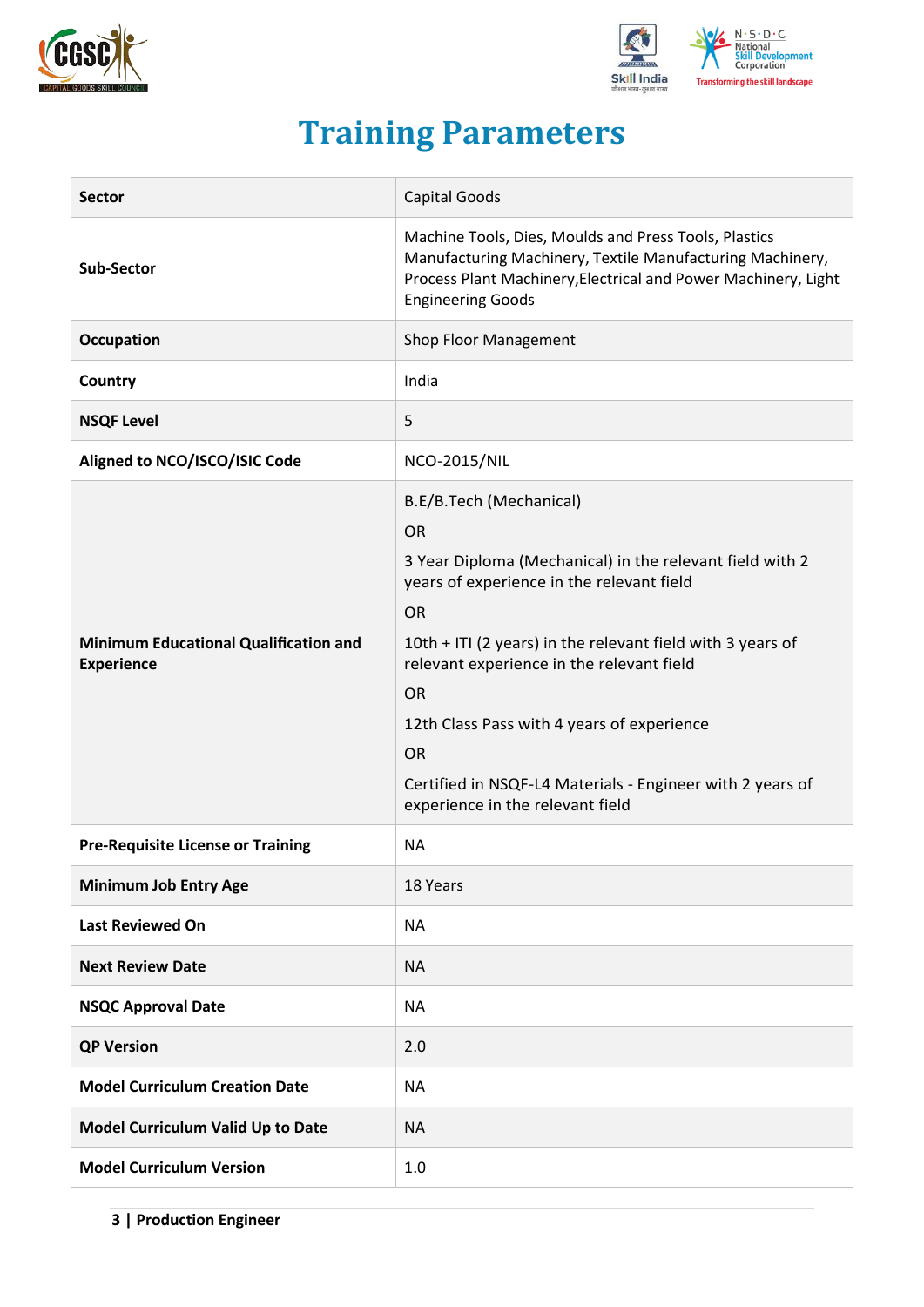



| <b>Minimum Duration of the Course</b> | 510 Hours |
|---------------------------------------|-----------|
| <b>Maximum Duration of the Course</b> | 510 Hours |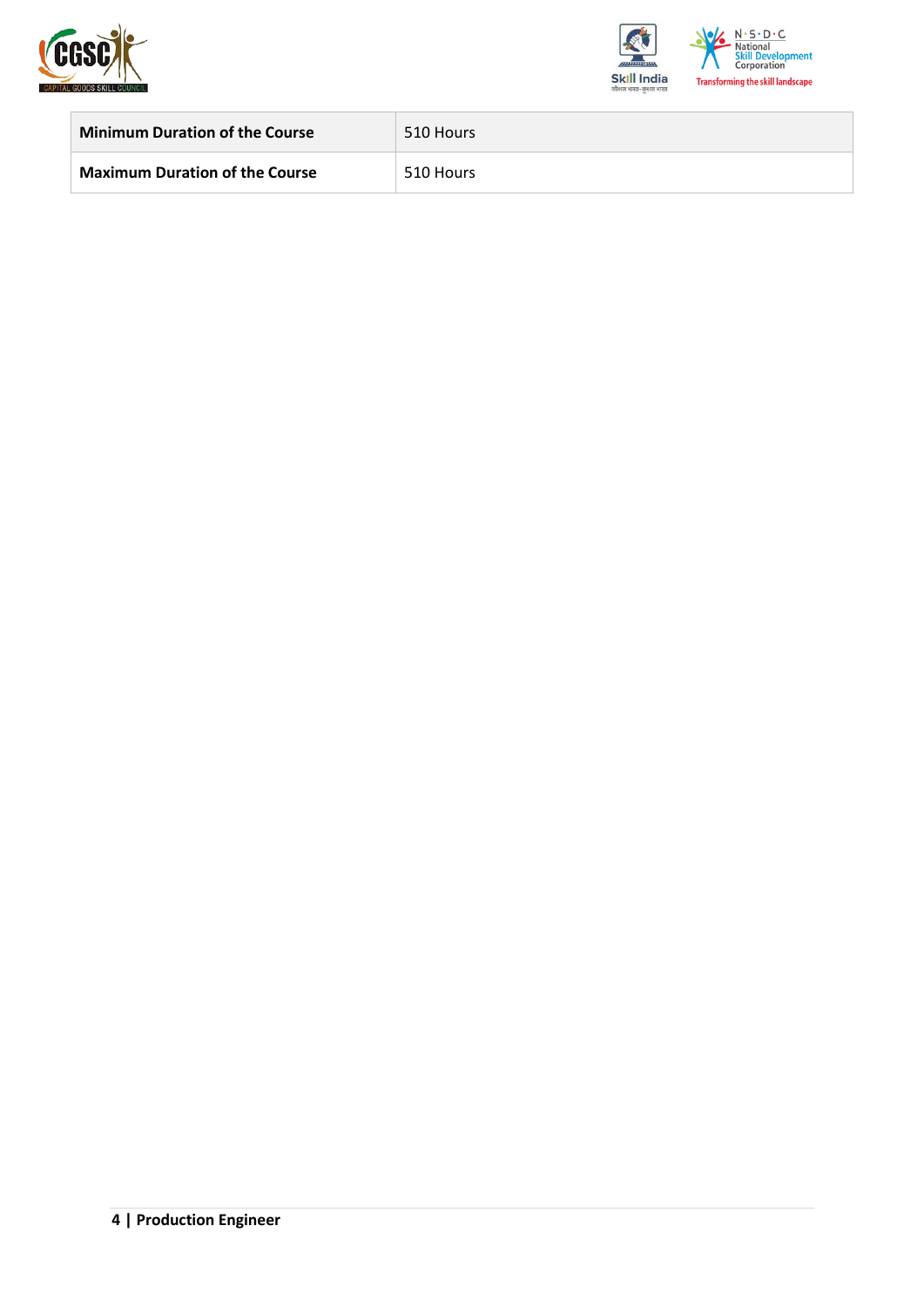



## **Program Overview**

<span id="page-4-0"></span>This section summarizes the end objectives of the program along with its duration.

#### <span id="page-4-1"></span>**Training Outcomes**

At the end of the program, the learner should have acquired the listed knowledge and skills to:

- Explain the importance of following the health and safety practices at work.
- Demonstrate ways to coordinate with co-workers to achieve work efficiency.
- Describe the process of planning and managing the production process.

#### <span id="page-4-2"></span>**Compulsory Modules**

The table lists the modules and their duration corresponding to the Compulsory NOS of the QP.

| <b>NOS and Module Details</b>                                                                                                 | <b>Theory</b><br><b>Duration</b> | <b>Practical</b><br><b>Duration</b> | On-the-Job<br><b>Training Duration</b><br>(Mandatory) | <b>On-the-Job Training</b><br><b>Duration</b><br>(Recommended) | <b>Total</b><br><b>Duration</b> |
|-------------------------------------------------------------------------------------------------------------------------------|----------------------------------|-------------------------------------|-------------------------------------------------------|----------------------------------------------------------------|---------------------------------|
| <b>Bridge Module</b>                                                                                                          | 04:00                            | 00:00                               | 0:00                                                  | 00:00                                                          | 04:00                           |
| Module 1: Introduction to<br>the role of a Production<br>Engineer                                                             | 04:00                            | 0:00                                | 0:00                                                  | 00:00                                                          | 04:00                           |
| <b>CSC/N1335 Follow the</b><br>health and safety practices<br>at work<br><b>NOS Version-2.0</b><br><b>NSQF Level-3</b>        | 20:00                            | 60:00                               | 0:00                                                  | 00:00                                                          | 80:00                           |
| Module 2: Health and safety<br>practices                                                                                      | 20:00                            | 60:00                               | 0:00                                                  | 00:00                                                          | 80:00                           |
| <b>CSC/N1336 Coordinate with</b><br>co-workers to achieve work<br>efficiency<br><b>NOS Version-2.0</b><br><b>NSQF Level-3</b> | 20:00                            | 60:00                               | 0:00                                                  | 00:00                                                          | 80:00                           |
| Module 3: Process of<br>coordinating with co-<br>workers to achieve work<br>efficiency                                        | 20:00                            | 60:00                               | 0:00                                                  | 00:00                                                          | 80:00                           |
| CSC/N1201 Plan and<br>manage the production<br>process<br><b>NOS Version-2.0</b><br><b>NSQF Level-5</b>                       | 106:00                           | 240:00                              | 0:00                                                  | 00:00                                                          | 346:00                          |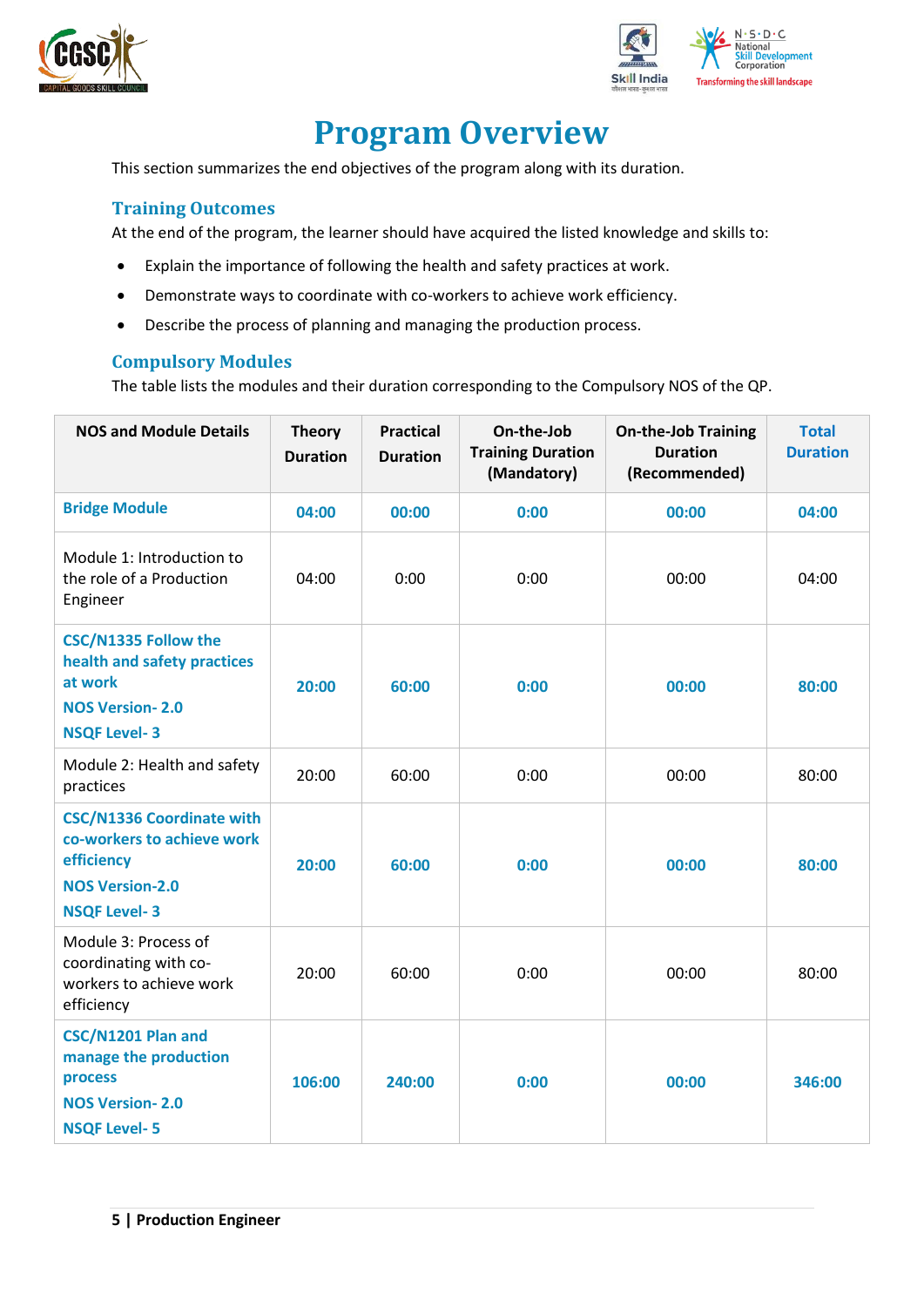



| Module 4: Process of<br>planning and managing the<br>production process | 106:00 | 240:00 | 0:00 | 00:00 | 346:00 |
|-------------------------------------------------------------------------|--------|--------|------|-------|--------|
| <b>Total Duration</b>                                                   | 150:00 | 360:00 | 0:00 | 00:00 | 510:00 |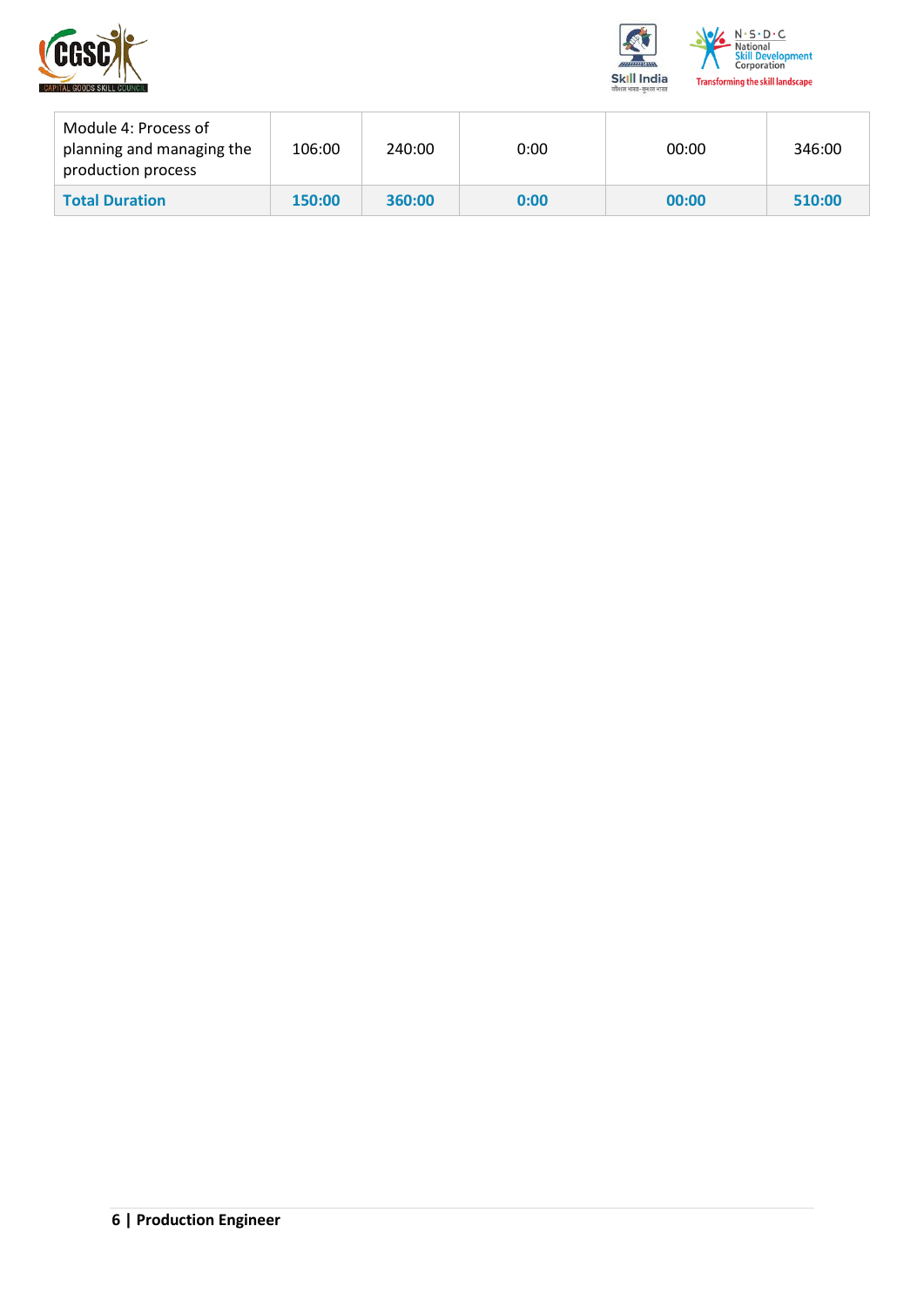



## **Module Details**

## <span id="page-6-0"></span>**Module 1: Introduction to the role of a Production Engineer**

### *Bridge Module*

#### **Terminal Outcomes:**

• Discuss the job role of a Production Engineer.

| <b>Duration: 04:00</b>                                                                            | <b>Duration: 0:00</b>                    |
|---------------------------------------------------------------------------------------------------|------------------------------------------|
| Theory – Key Learning Outcomes                                                                    | <b>Practical - Key Learning Outcomes</b> |
| Describe the size and scope of the<br>$\bullet$<br>capital good industry and its sub-<br>sectors. |                                          |
| Discuss the role and responsibilities<br>$\bullet$<br>of a Production Engineer.                   |                                          |
| Identify various employment<br>$\bullet$<br>opportunities for a Production<br>Engineer.           |                                          |
| <b>Classroom Aids</b>                                                                             |                                          |
| Training Kit - Trainer Guide, Presentations, Whiteboard, Marker, Projector, Laptop, Video Films   |                                          |
| <b>Tools, Equipment and Other Requirements</b>                                                    |                                          |
| NА                                                                                                |                                          |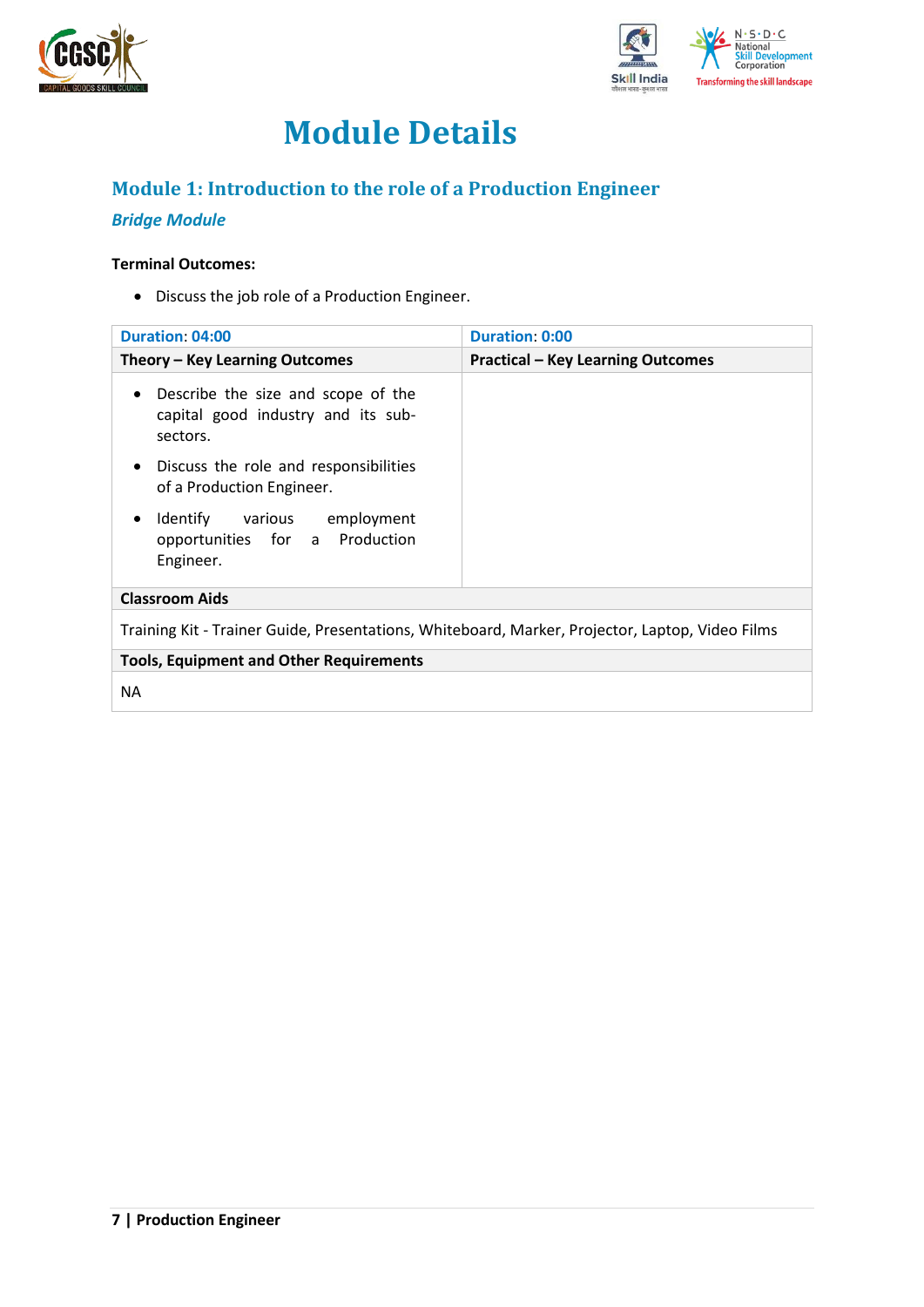



## <span id="page-7-0"></span>**Module 2: Health and safety Practices** *Mapped to CSC/N1335 v2.0*

#### **Terminal Outcomes:**

- Demonstrate ways to maintain personal health and safety.
- Describe the process of assisting in hazard management.
- Explain how to check the first aid box, firefighting and safety equipment.
- Describe the process of assisting in waste management.
- Explain the importance of following the fire safety guidelines.
- Explain the importance of following the emergency and first-aid procedures.
- Demonstrate the process of carrying out relevant documentation and review.

| <b>Duration: 20:00</b>                                                                                                                                                                        | Duration: 60:00                                                                                                                                                              |  |  |  |
|-----------------------------------------------------------------------------------------------------------------------------------------------------------------------------------------------|------------------------------------------------------------------------------------------------------------------------------------------------------------------------------|--|--|--|
| Theory - Key Learning Outcomes                                                                                                                                                                | <b>Practical - Key Learning Outcomes</b>                                                                                                                                     |  |  |  |
| Explain the recommended practices<br>$\bullet$<br>to be followed to ensure protection<br>from infections and transmission to<br>others, such as the use of hand<br>sanitizer and face mask.   | Demonstrate the use of appropriate<br>$\bullet$<br>Personal Protective Equipment (PPE)<br>relevant to the task and work<br>conditions.<br>handle<br>Demonstrate<br>how<br>to |  |  |  |
| Explain the importance and process<br>$\bullet$<br>of checking the work conditions,<br>assessing the potential health and<br>safety risks, and take appropriate<br>measures to mitigate them. | hazardous materials safely.<br>Demonstrate the process of testing<br>the firefighting and various safety<br>equipment to ensure they are in<br>usable condition.             |  |  |  |
| Explain the importance and process<br>$\bullet$<br>of selecting and using the appropriate<br>PPE relevant to the task and work<br>conditions.                                                 | Demonstrate the process of recycling<br>and disposing different types of<br>waste appropriately.                                                                             |  |  |  |
| Explain the<br>recommended<br>$\bullet$<br>techniques to be followed while<br>lifting and moving heavy objects to<br>avoid injury.                                                            | Demonstrate<br>how<br>the<br>to<br>use<br>appropriate type of fire extinguisher<br>to extinguish different types of fires<br>safely.                                         |  |  |  |
| Explain the importance of following<br>$\bullet$<br>the manufacturer's instructions and<br>workplace safety guidelines while<br>working on heavy machinery, tools                             | Demonstrate how to administer<br>appropriate first aid to the injured<br>personnel.<br>Demonstrate<br>the<br>οf<br>process                                                   |  |  |  |
| and equipment.<br>Explain the importance and process<br>$\bullet$<br>of identifying existing and potential<br>hazards at work.                                                                | Cardiopulmonary<br>performing<br>Resuscitation (CPR) on a potential<br>victim of cardiac arrest.<br>Demonstrate the process of carrying<br>$\bullet$                         |  |  |  |
| Describe the process of assessing the<br>$\bullet$<br>potential risks and injuries associated<br>with the various hazards.                                                                    | appropriate<br>documentation<br>out<br>following a health and safety incident<br>at work, including all the required<br>information.                                         |  |  |  |
| Explain how to prevent or minimise<br>different types of hazards.                                                                                                                             |                                                                                                                                                                              |  |  |  |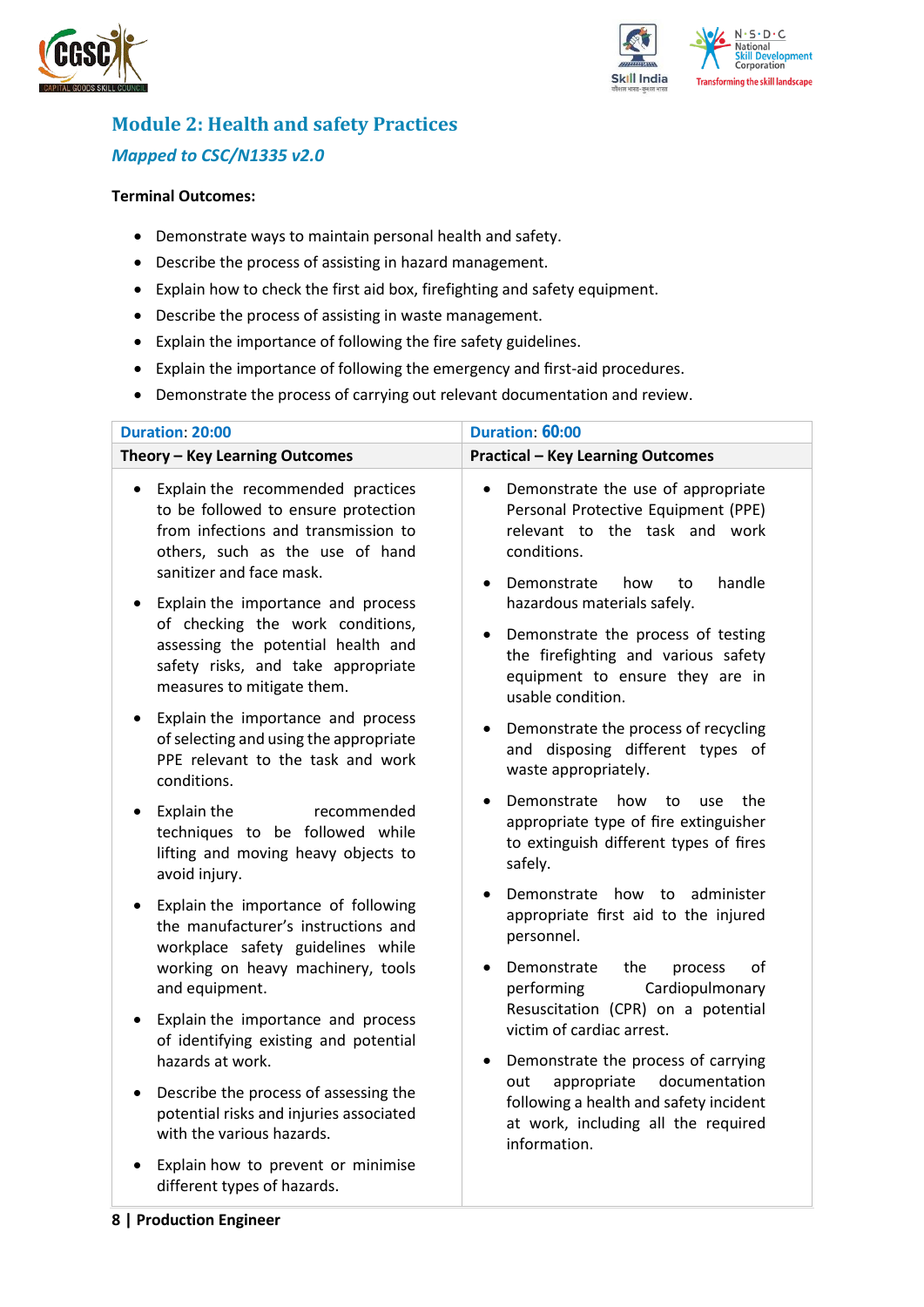



 $N.5.0.6$ National **Skill Development**<br>Corporation **Transforming the skill landscape** 

- Explain how to handle and store hazardous materials safely.
- Explain the importance of ensuring the first aid box is updated with the relevant first aid supplies.
- Describe the process of checking and testing the firefighting and various safety equipment to ensure they are in a usable condition.
- Explain the criteria for segregating waste into appropriate categories.
- Describe the appropriate methods for recycling the recyclable waste.
- Describe the process of disposing of the non-recyclable waste safely and the applicable regulations.
- Explain the use of different types of fire extinguishers to extinguish different types of fires.
- State the recommended practices to be followed for a safe rescue during a fire emergency.
- Explain how to request assistance from the fire department to extinguish a serious fire.
- Explain the appropriate practices to be followed during workplace emergencies to ensure safety and minimise loss to organisational property.
- State the common health and safety hazards present in a work environment, associated risks, and how to mitigate them.
- State the safe working practices to be followed while working at various hazardous sites and using electrical equipment.
- Explain the importance of ensuring easy access to firefighting and safety equipment.
- Explain the appropriate preventative and remedial actions to be taken in the case of exposure to toxic materials, such as poisonous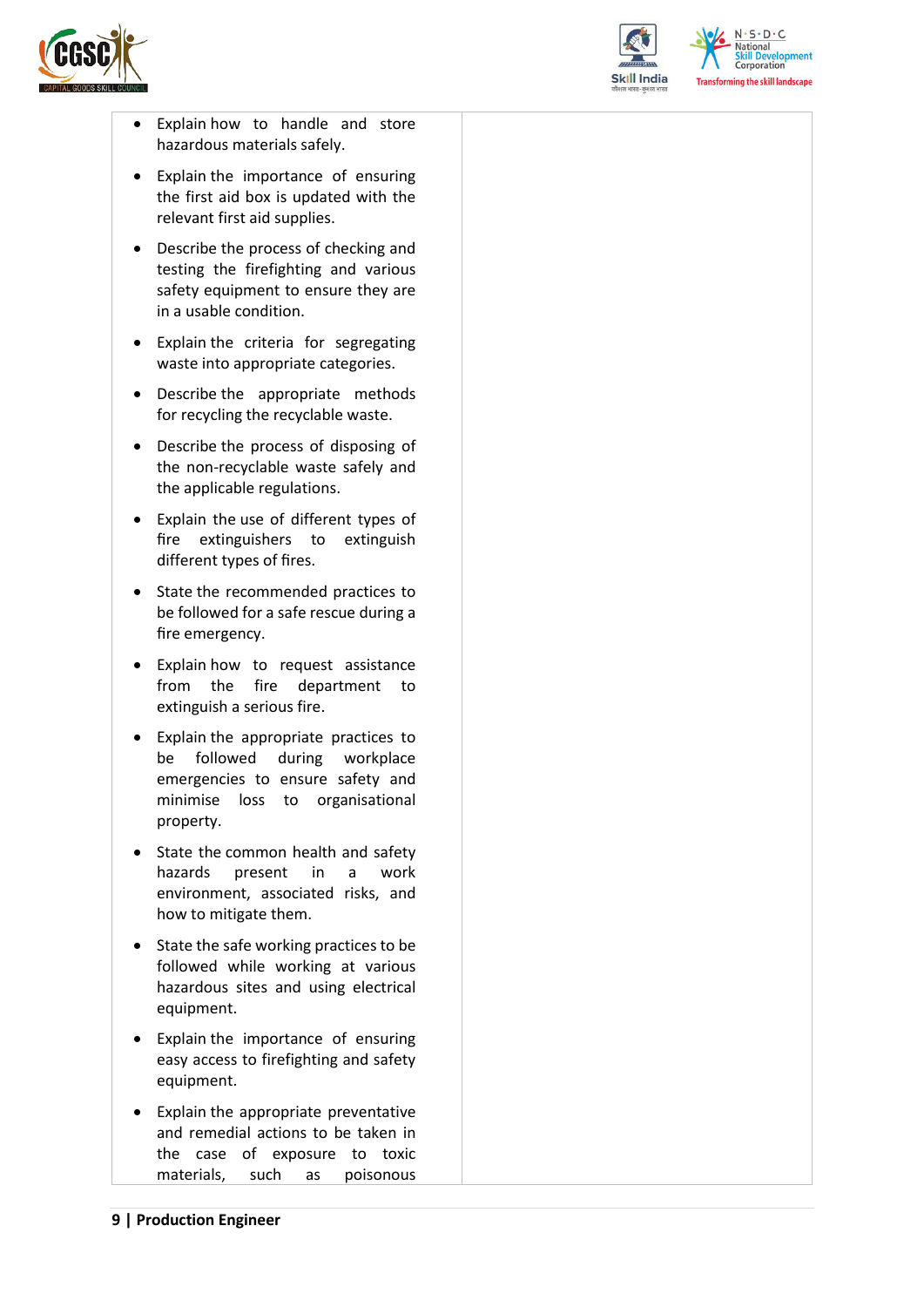



 $N \cdot S \cdot D \cdot C$ National **Skill Development**<br>Corporation **Transforming the skill landscape** 

chemicals and gases.

- Explain various causes of fire in different work environments and the recommended precautions to be taken to prevent fire accidents.
- Describe different methods of extinguishing fire.
- List different materials used for extinguishing fire.
- Explain the applicable rescue techniques to be followed during a fire emergency.
- Explain the importance of placing safety signs and instructions at strategic locations in a workplace and following them.
- Explain different types of first aid treatment to be provided for different types of injuries.
- State the potential injuries associated with incorrect manual handling.
- Explain how to move an injured person safely.
- State various hazards associated with the use of various machinery, tools, implements, equipment and materials.
- Explain the importance of ensuring no obstruction and free access to fire exits.
- Explain how to free a person from electrocution safely.
- Explain how to administer appropriate first aid to an injured person.
- Explain how to perform Cardiopulmonary Resuscitation (CPR).
- Explain the importance of coordinating with the emergency services to request urgent medical assistance for persons requiring professional medical attention or hospitalisation.
- State the appropriate documentation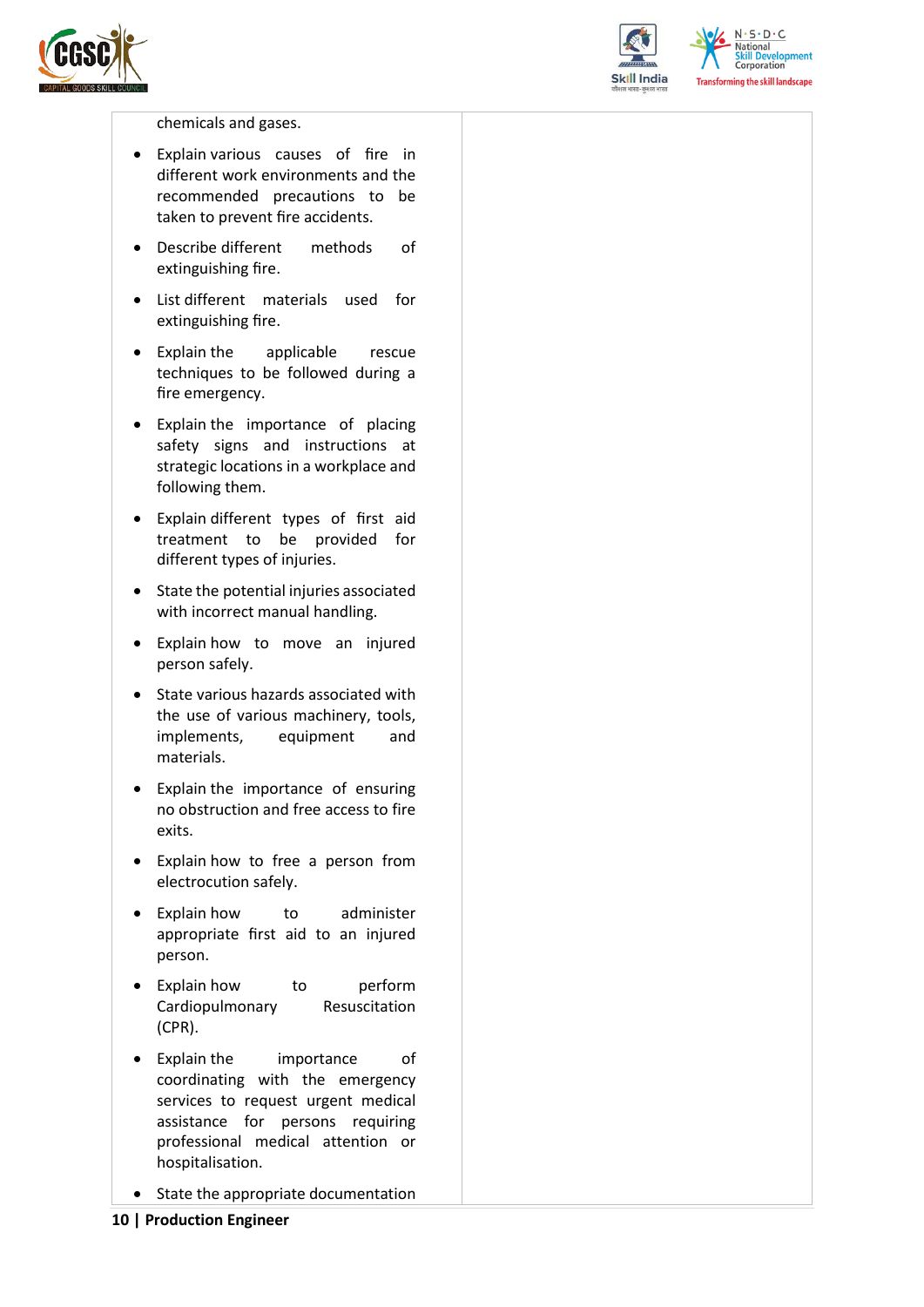



to be carried out following a health and safety incident at work, and the relevant information to be included.

- Explain the importance and process of reviewing the health and safety conditions at work regularly or following an incident.
- Explain the importance and process of implementing appropriate changes to improve the health and safety conditions at work.

#### **Classroom Aids**

Computer, Projection Equipment, PowerPoint Presentation and Software, Facilitator's Guide, Participant's Handbook.

#### **Tools, Equipment and Other Requirements**

Personal Protective Equipment, Cleaning Equipment and Materials, Sanitizer, Soap, Mask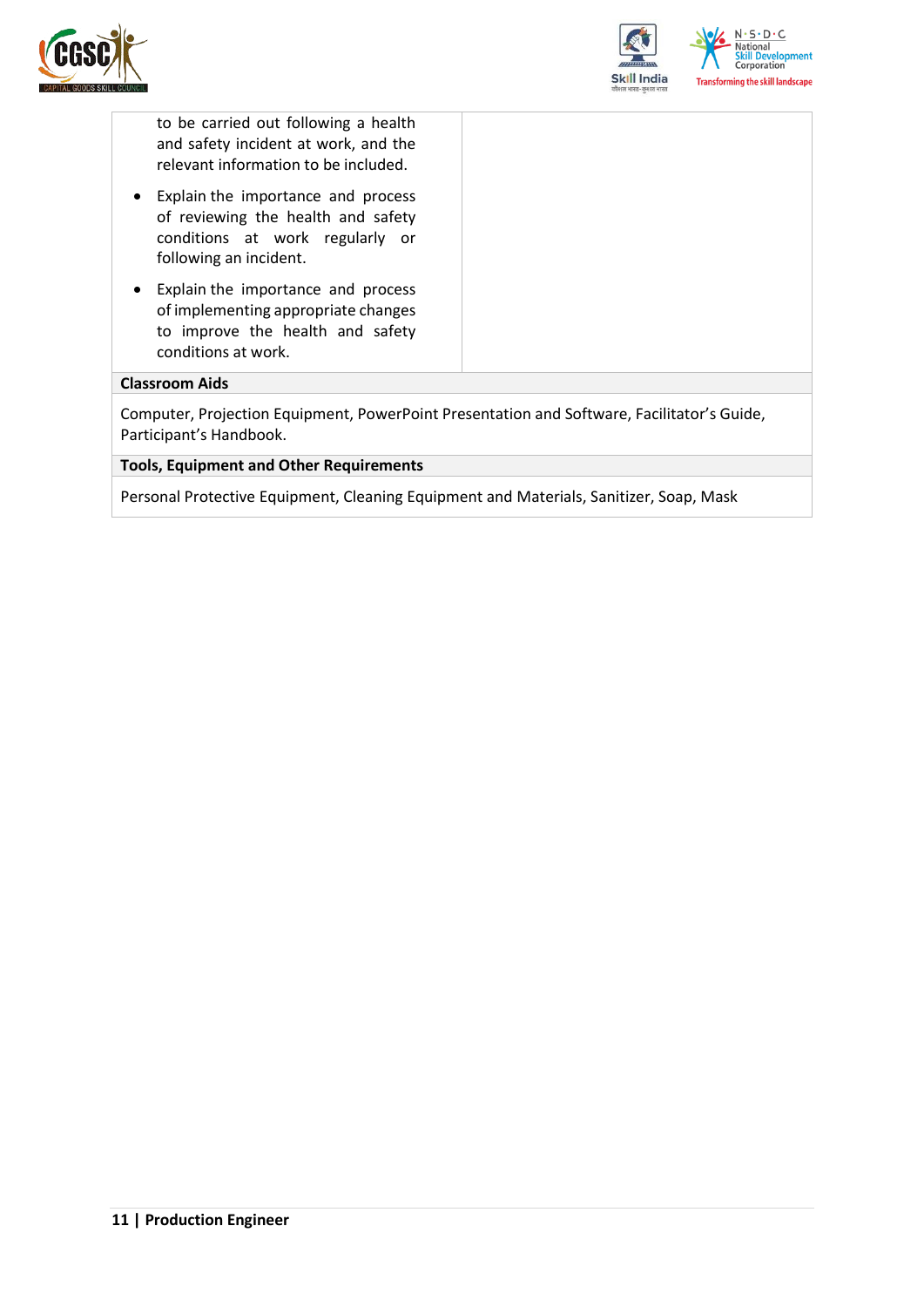



## <span id="page-11-0"></span>**Module 3: Process of coordinating with co-workers to achieve work efficiency**

### *Mapped to NOS CSC/N1336 v2.0*

#### **Terminal Outcomes:**

- Demonstrate ways to Work and communicate effectively with co-workers.
- Discuss ways to promote diversity and inclusion at the workplace.

| <b>Duration: 20:00</b>                                                                                                                                                                       | Duration: 60:00                                                                                                                                                                                           |  |  |  |
|----------------------------------------------------------------------------------------------------------------------------------------------------------------------------------------------|-----------------------------------------------------------------------------------------------------------------------------------------------------------------------------------------------------------|--|--|--|
| Theory - Key Learning Outcomes                                                                                                                                                               | <b>Practical - Key Learning Outcomes</b>                                                                                                                                                                  |  |  |  |
| Explain the importance and process<br>of effective communication in the<br>workplace.<br>Explain the<br>barriers to<br>effective<br>٠<br>communication<br>how<br>and<br>to<br>overcome them. | Demonstrate<br>the<br>of<br>process<br>preparing the relevant documents<br>and reports as per the supervisor's<br>instructions, providing appropriate<br>information<br>clearly<br>and<br>systematically. |  |  |  |
| Explain the importance of teamwork<br>$\bullet$<br>in an organisation's and individual's<br>success.                                                                                         | Demonstrate how to mentor and<br>assist subordinates in the execution<br>of their work responsibilities.                                                                                                  |  |  |  |
| Explain the importance of active<br>$\bullet$<br>listening in the work environment.                                                                                                          | Demonstrate the process of using<br>efficiently<br>various<br>resources<br>to<br>utilisation and<br>ensure maximum                                                                                        |  |  |  |
| State the appropriate techniques to<br>٠<br>be followed for active listening.                                                                                                                | minimum wastage.<br>Demonstrate how to communicate                                                                                                                                                        |  |  |  |
| Explain the importance of tone and<br>٠<br>pitch ineffective communication.                                                                                                                  | clearly and<br>politely to ensure<br>effective communication with co-                                                                                                                                     |  |  |  |
| Explain the importance of avoiding<br>٠<br>casual expletives and unpleasant<br>while<br>communicating<br>terms<br>professional circles.                                                      | workers.<br>Demonstrate appropriate verbal and<br>non-verbal communication that is<br>respectful of genders and disability.                                                                               |  |  |  |
| Explain the<br>importance<br>οf<br>٠<br>maintaining discipline and ethical<br>behaviour at work.                                                                                             |                                                                                                                                                                                                           |  |  |  |
| <b>State the</b><br>common<br>for<br>reasons<br>interpersonal conflict and how to<br>resolve them.                                                                                           |                                                                                                                                                                                                           |  |  |  |
| Explain the importance of developing<br>effective working relationships for<br>professional success.                                                                                         |                                                                                                                                                                                                           |  |  |  |
| Describe the process of expressing<br>addressing<br>and<br>grievances<br>appropriately and effectively.                                                                                      |                                                                                                                                                                                                           |  |  |  |
| Explain the importance and process<br>of planning daily tasks to ensure their<br>timely completion and efficient use of                                                                      |                                                                                                                                                                                                           |  |  |  |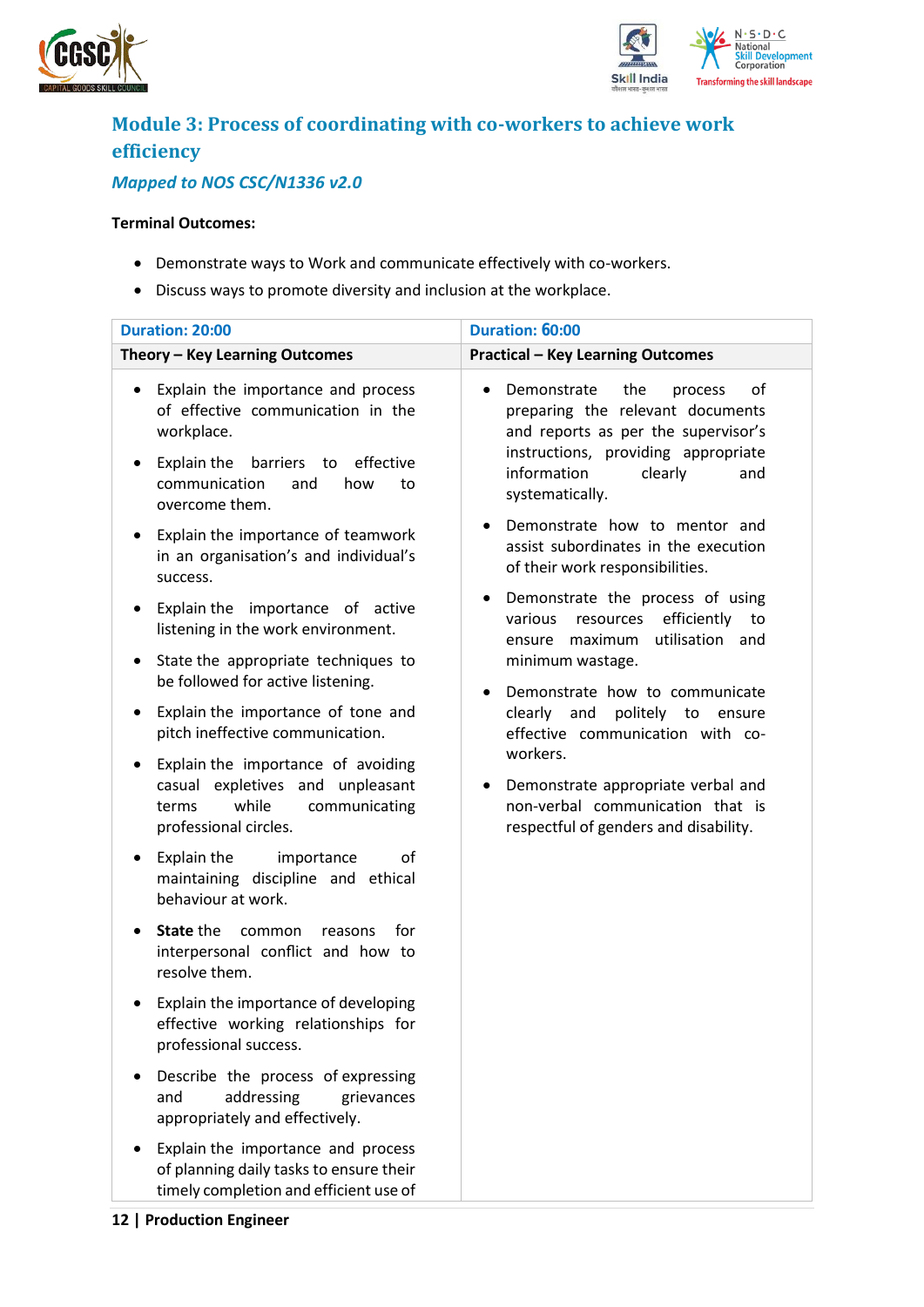



 $N.5.0.6$ **National Skill Development**<br>Corporation **Transforming the skill landscape** 

#### time.

- Explain the importance of adhering to the limits of authority at work.
- Explain the importance of following the applicable quality standards and timescales at work.
- Explain the importance of coordinating with co-workers to achieve the work objectives efficiently.
- Explain the relevant documentation requirements.
- Explain the importance of providing appropriate information clearly and systematically in work documents.
- State the escalation matrix to be followed to deal with out of authority tasks and concerns.
- Explain the importance and process of mentoring and assisting subordinates in the execution of their work responsibilities.
- Explain how to identify possible disruptions to work prevent them.
- Explain how to use various resources efficiently to ensure maximum utilisation and minimum wastage.
- Explain the recommended practices to be followed at work to avoid and resolve conflicts at work.
- Explain the importance and process of efficient and timely dissemination of information to the authorised personnel.
- Explain the procedure to report inappropriate behaviour e.g., harassment.

#### **Classroom Aids:**

Training Kit (Trainer Guide, Presentations). Whiteboard, Marker, Projector, Laptop

#### **Tools, Equipment and Other Requirements**

NA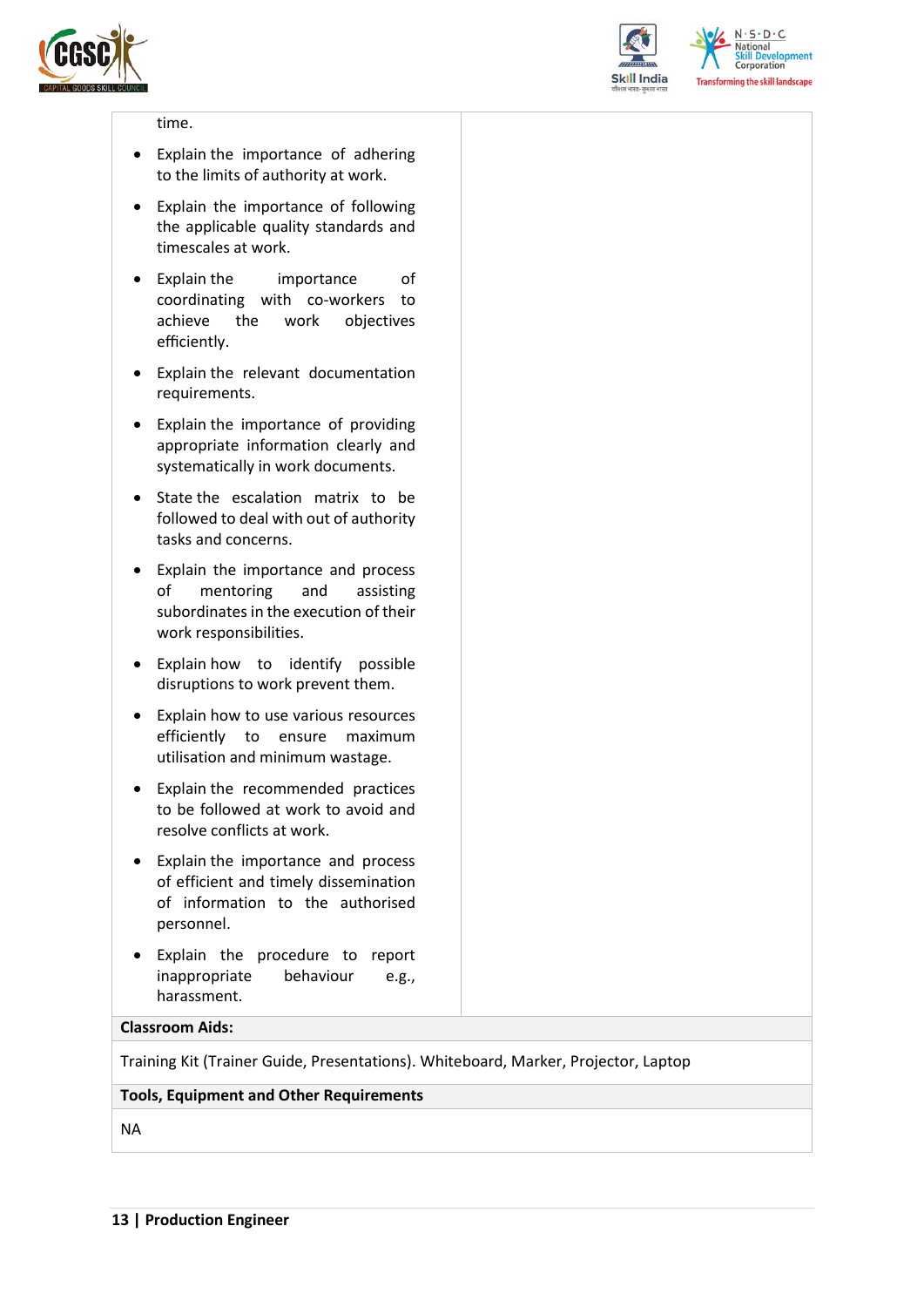



### <span id="page-13-0"></span>**Module 4: Process of planning and managing the production process** *Mapped to CSC/N1201 v2.0*

#### **Terminal Outcomes:**

- Describe the process of planning and preparing for production.
- Describe the process of managing the production process.
- Demonstrate the process of carrying out documentation and data review.
- Describe the process of assisting in improving production and productivity.
- Explain the importance of using resources optimally.

| <b>Duration: 106:00</b>                                                                                                                                                                                                                                                                                                                                                                                                                                                                                   | <b>Duration: 240:00</b>                                                                                                                                                                                                                                                                                                                                                                                          |  |  |
|-----------------------------------------------------------------------------------------------------------------------------------------------------------------------------------------------------------------------------------------------------------------------------------------------------------------------------------------------------------------------------------------------------------------------------------------------------------------------------------------------------------|------------------------------------------------------------------------------------------------------------------------------------------------------------------------------------------------------------------------------------------------------------------------------------------------------------------------------------------------------------------------------------------------------------------|--|--|
| Theory - Key Learning Outcomes                                                                                                                                                                                                                                                                                                                                                                                                                                                                            | <b>Practical - Key Learning Outcomes</b>                                                                                                                                                                                                                                                                                                                                                                         |  |  |
| Explain the concepts and benefits of<br>$\bullet$<br>Industry 4.0 and Industrial Internet of<br>Things (IIoT).<br>the<br>State<br>relevant<br>regulatory<br>٠<br>requirements<br>with<br>respect<br>to<br>production activities.<br>Describe the process of determining<br>٠<br>the production requirements through<br>with the<br>coordination<br>relevant                                                                                                                                               | Demonstrate<br>the<br>οf<br>$\bullet$<br>process<br>repairing/ replacing<br>the faulty/<br>damaged raw material, machinery,<br>tools and equipment.<br>Show how to prepare the job cards,<br>$\bullet$<br>allocating<br>tasks<br>with<br>clear<br>instructions<br>the<br>to<br>production<br>personnel/ workers according to their<br>skills.                                                                    |  |  |
| personnel.<br>Explain how to review the critical<br>٠<br>production requirements and quality<br>criteria for each production and<br>assembly activity.<br>List the appropriate changes that<br>٠<br>may be required in the production<br>requirements according<br>to<br>the<br>operational requirements.                                                                                                                                                                                                 | Prepare sample records with respect<br>$\bullet$<br>production<br>planning<br>to<br>and<br>preparation.<br>Demonstrate how to use resources<br>optimally<br>to<br>maintain<br>the<br>productions costs within budget.<br>Demonstrate how to prepare the<br>$\bullet$<br>relevant reports with respect to the<br>production and productivity of the                                                               |  |  |
| Explain how<br>estimate<br>the<br>to<br>٠<br>production costs and prepare the<br>budget.<br>Describe the process of negotiating<br>٠<br>the<br>client<br>and<br>with<br>other<br>stakeholders to agree on the budgets.<br>Describe the process of selecting an<br>$\bullet$<br>appropriate production method and<br>relevant<br>the<br>regulations<br>and<br>guidelines to be adhered to.<br>List various resources required for<br>production, such as raw materials,<br>machinery, tools and equipment. | personnel involved.<br>Show how to analyse and review the<br>$\bullet$<br>data through coordination with the<br>relevant stakeholders<br>to<br>assess<br>production.<br>Demonstrate the use of various<br>$\bullet$<br>industry<br>4.0<br>manufacturing<br>technologies.<br>the<br>of<br>Demonstrate<br>process<br>optimising the usage of electricity<br>and other resources in various tasks<br>and processes. |  |  |
| Explain the importance of ensuring<br>the stock level of inputs is maintained                                                                                                                                                                                                                                                                                                                                                                                                                             |                                                                                                                                                                                                                                                                                                                                                                                                                  |  |  |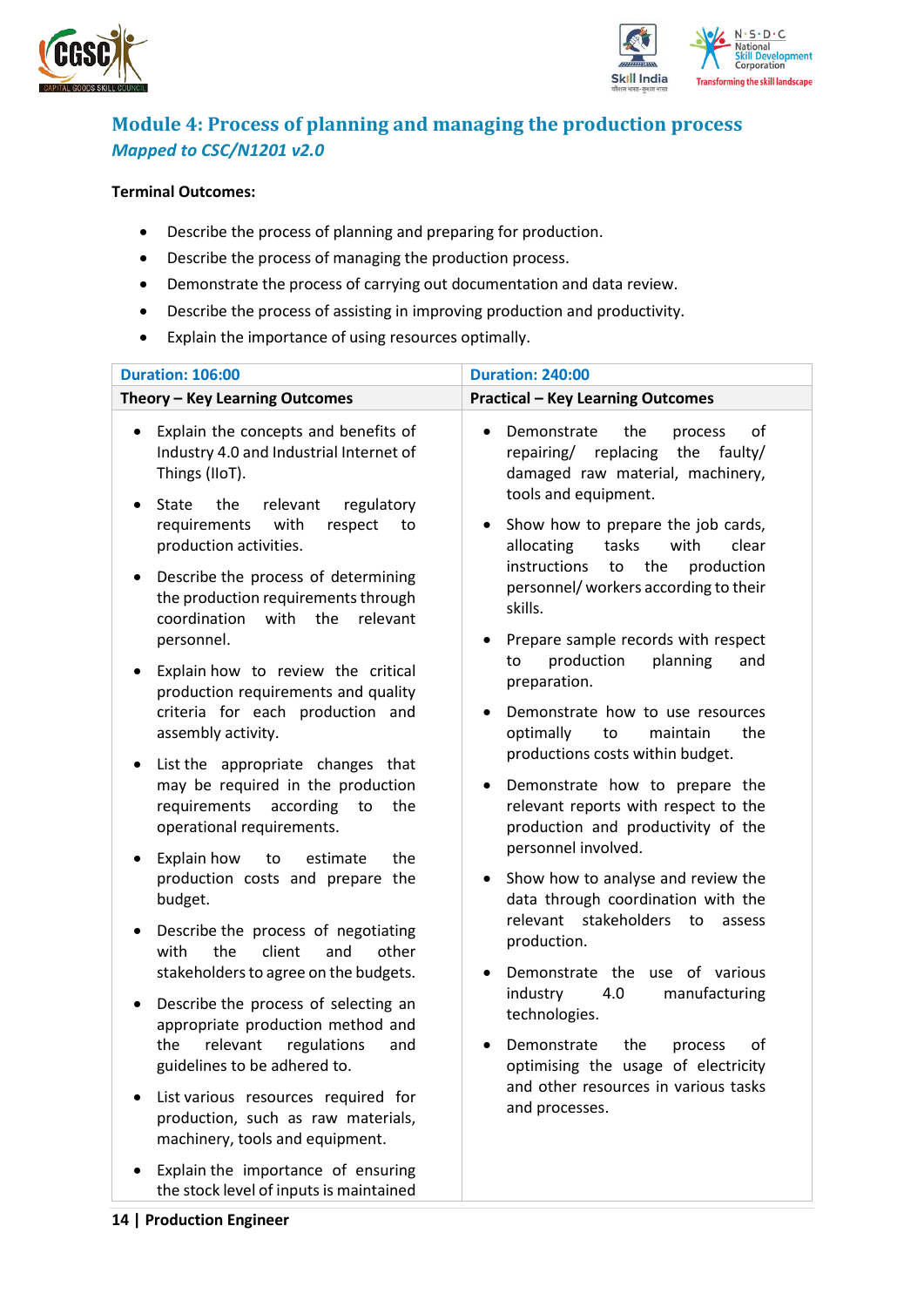



 $N.5.0.6$ elopment **Corporation Transforming the skill landscape** 

according to the demand throughout the production process.

- Explain how to plan and prepare the production schedule, and the importance of sequencing various production processes appropriately to ensure their completion as per the agreed timescales.
- Describe the process of selecting the production team personnel/ workers in an appropriate number for efficient and timely production.
- Describe the process of preparing the relevant raw materials, machinery, tools and equipment for safe operations.
- Explain the importance of arranging the repair/ replacement of the faulty/ damaged raw material, machinery, tools and equipment.
- Describe the process of preparing the job cards to allocate tasks to the production personnel/ workers according to their skills.
- Explain the importance of assisting the production personnel with any doubts they may have regarding the production processes and their responsibilities.
- Describe the process of getting approval for the job cards and production schedules.
- Describe the process of allocating resources and consumables for various production processes.
- Describe the process of site preparation for production.
- Explain how to identify and address all the existing and potential hazards at the production facility.
- Explain the importance and process of implementing the approved production processes to ensure compliance with the client's requirements along with applicable regulations, standards and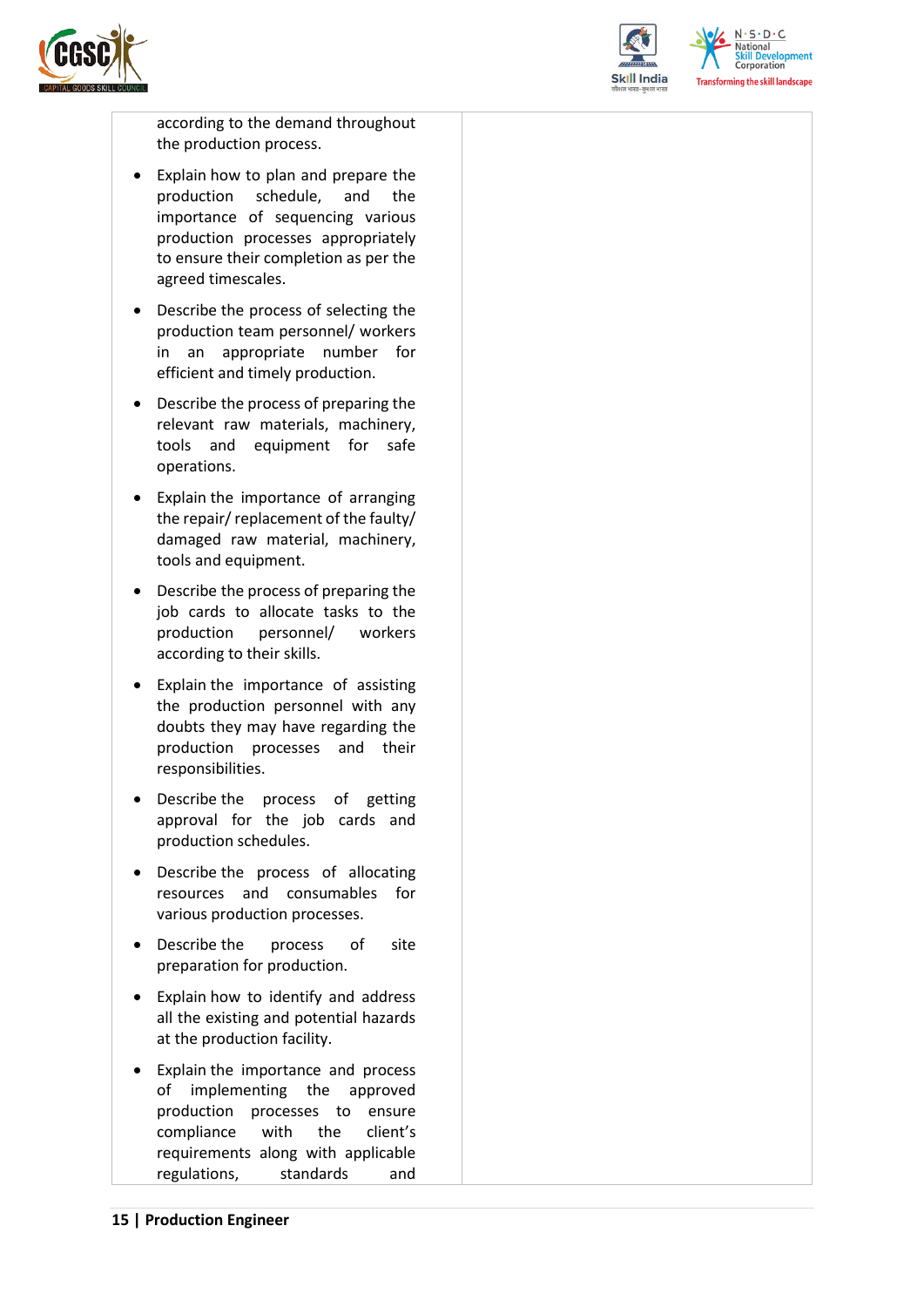



 $N.5.0.6$ elopment Corporation **sforming the skill landscape** 

#### organisational guidelines.

- Explain the importance of adopting automation in production processes for enhanced production and quality of output.
- Explain the importance of arranging appropriate assistance to enable workers to perform their duties effectively
- Describe the process of monitoring the production processes and adjusting the schedules.
- Explain the importance of ensuring that all support and control systems operate effectively during production.
- Explain the importance of identifying problems in the production line and ensuring their quick resolution with minimum impact on production.
- Explain the importance of ensuring production orders are completed on time and as per the set budget, ensuring adherence to the applicable quality standards.
- Explain how to ensure compliance with the relevant environmental, health, safety guidelines, such as the use of PPE and effective waste management.
- Explain the importance and process of monitoring the quality of product/output to ensure adherence to the applicable quality standards.
- Explain the importance of maintaining cleanliness and hygiene in the work area.
- Describe the process of collecting the appropriate data, and preparing the relevant reports with respect to the production and productivity of the production personnel.
- Explain the importance of analysing and reviewing the production data through coordination with the relevant stakeholders.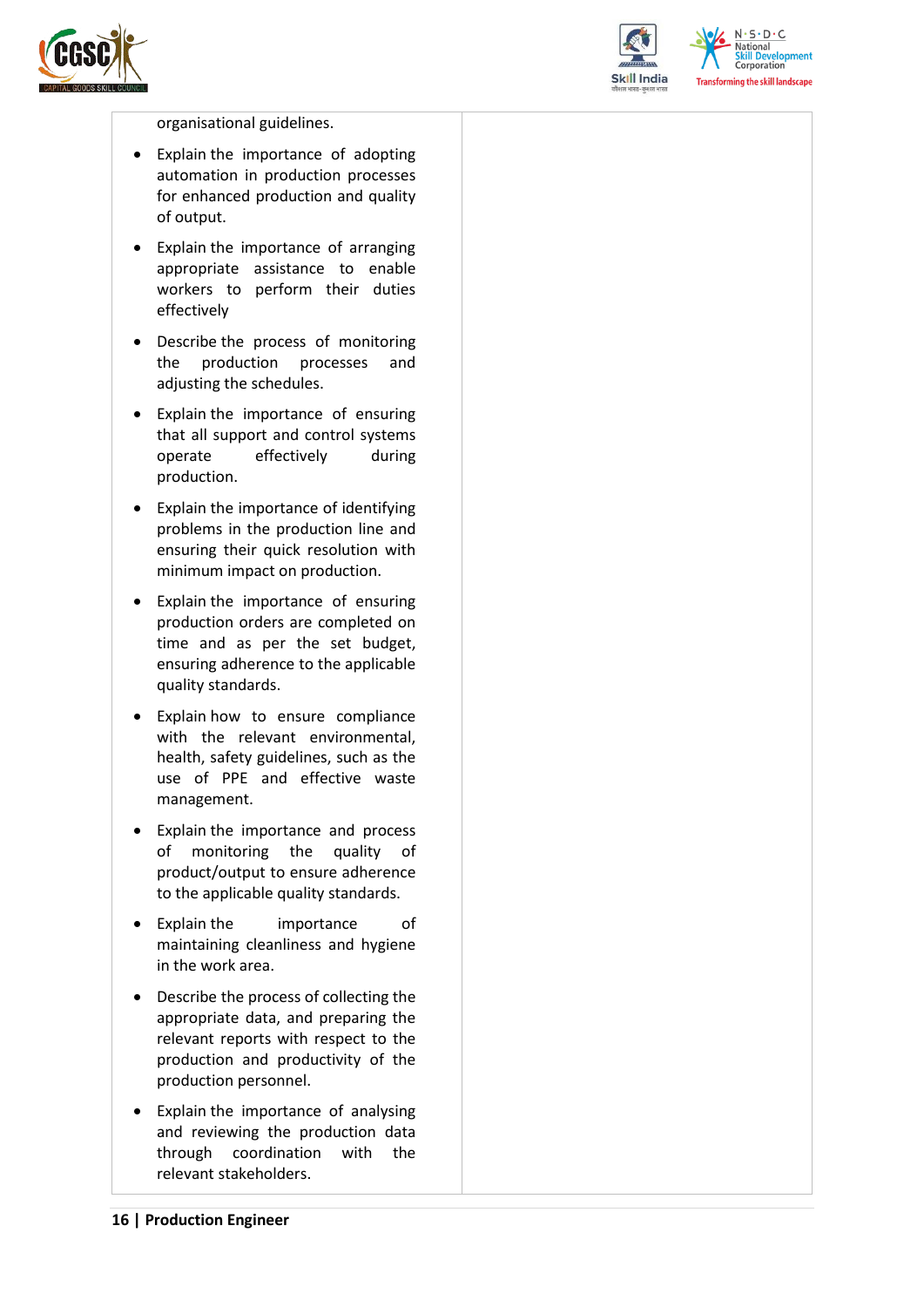



 $N.5.0.6$ **National Skill Development**<br>Corporation **Transforming the skill landscape** 

- Explain how to evaluate the effectiveness of the production processes to identify the scope of improvement/ streamlining.
- Describe the process of reviewing the performance of production personnel/ workers against the relevant performance indicators.
- Describe the process of developing plans to improve production, reduce costs and labour requirements according to reviews with the relevant stakeholders.
- Explain the importance of arranging appropriate training for the production personnel/ workers to improve their skills and productivity.
- Describe the process of assisting in developing health and safety procedures and protocols for ensuring the well-being of workers.
- Explain how to reduce an organisation's carbon footprint.
- Explain the benefits and methods of resource optimisation.

#### **Classroom Aids**

Training Kit (Trainer Guide, Presentations). Whiteboard, Marker, Projector, Laptop

#### **Tools, Equipment and Other Requirements**

Charts, Graphs, Standards, Jigs and Fixtures, Various Commonly Used Machine Tools, CAD/CAM Environment, Commonly Used Machine Tools, Work Holding Devices, Material Handling Equipment.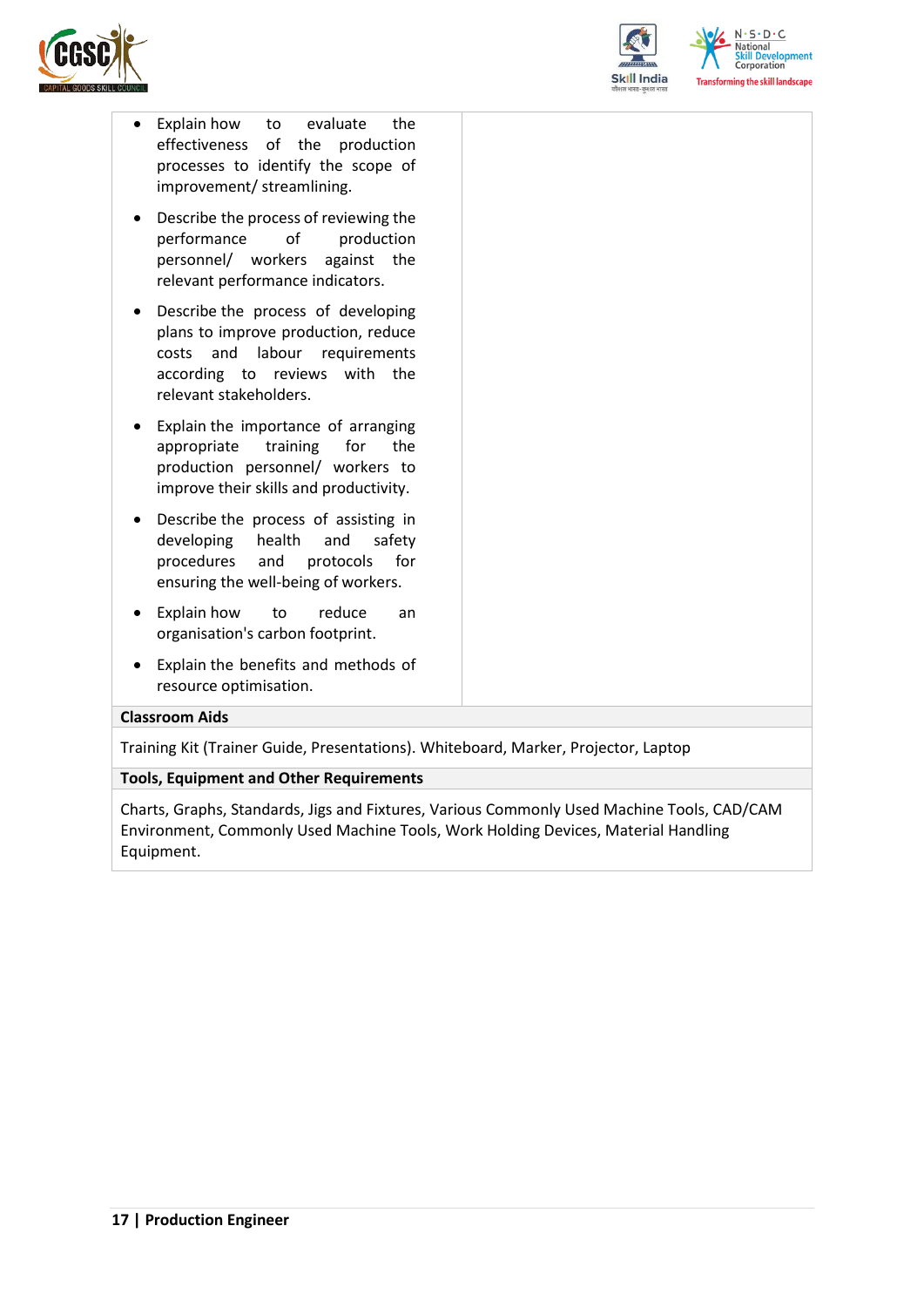



## **Annexure**

## <span id="page-17-1"></span><span id="page-17-0"></span>**Trainer Requirements**

| <b>Trainer Prerequisites</b>                           |                                                    |                                               |                        |                            |                       |                                                                     |  |
|--------------------------------------------------------|----------------------------------------------------|-----------------------------------------------|------------------------|----------------------------|-----------------------|---------------------------------------------------------------------|--|
| <b>Minimum</b><br>Specialization<br><b>Educational</b> |                                                    | <b>Relevant Industry</b><br><b>Experience</b> |                        | <b>Training Experience</b> |                       | <b>Remarks</b>                                                      |  |
| Qualification                                          |                                                    | Years                                         | <b>Specialization</b>  | Years                      | <b>Specialization</b> |                                                                     |  |
| Diploma<br>/Degree                                     | Diploma<br>/Degree in<br>Mechanical<br>Engineering | 4                                             | Production<br>Engineer | 0                          |                       | Practical skills and<br>knowledge required<br>in the relevant field |  |

| <b>Trainer Certification</b>                                                                                           |                                                                                                                                                                                              |  |  |  |  |
|------------------------------------------------------------------------------------------------------------------------|----------------------------------------------------------------------------------------------------------------------------------------------------------------------------------------------|--|--|--|--|
| <b>Domain Certification</b>                                                                                            | <b>Platform Certification</b>                                                                                                                                                                |  |  |  |  |
| Certified for Job Role: "Production Engineer"<br>mapped to QP: "CSC/Q1201, v1.0". The minimum<br>accepted score is 80% | Recommended that the Trainer is certified for the<br>Job Role: "Trainer", mapped to the Qualification<br>Pack: "MEP/Q0102". The Minimum accepted as<br>per respective SSC guidelines is 80%. |  |  |  |  |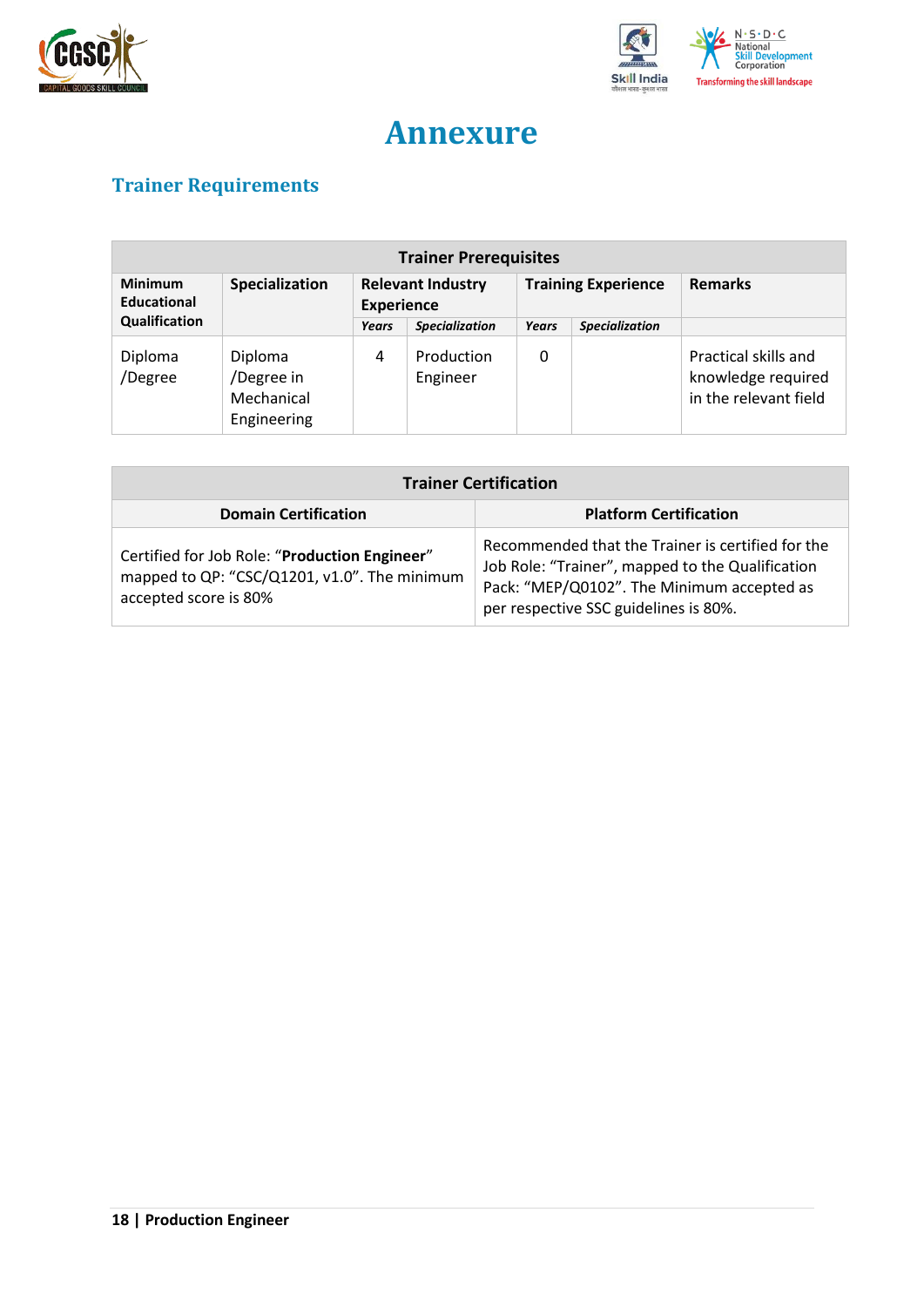



## <span id="page-18-0"></span>**Assessor Requirements**

| <b>Assessor Prerequisites</b> |                                                 |                                               |                        |                                                 |                       |                                                                              |  |
|-------------------------------|-------------------------------------------------|-----------------------------------------------|------------------------|-------------------------------------------------|-----------------------|------------------------------------------------------------------------------|--|
| <b>Minimum</b><br>Educational | Specialization                                  | <b>Relevant Industry</b><br><b>Experience</b> |                        | <b>Training/Assessment</b><br><b>Experience</b> |                       | <b>Remarks</b>                                                               |  |
| Qualification                 |                                                 | Years                                         | <b>Specialization</b>  | Years                                           | <b>Specialization</b> |                                                                              |  |
| Diploma<br>/Degree            | Diploma /Degree<br>in Mechanical<br>Engineering | 4                                             | Production<br>Engineer | 0                                               |                       | Practical skills<br>and<br>knowledge<br>required in<br>the relevant<br>field |  |

| <b>Assessor Certification</b>                                                                                          |                                                                                                                                 |  |
|------------------------------------------------------------------------------------------------------------------------|---------------------------------------------------------------------------------------------------------------------------------|--|
| <b>Domain Certification</b>                                                                                            | <b>Platform Certification</b>                                                                                                   |  |
| Certified for Job Role: "Production Engineer"<br>mapped to QP: "CSC/Q1201, v1.0". The<br>minimum accepted score is 80% | Certified for the Job Role: "Assessor", mapped<br>to the Qualification Pack: "MEP/Q2701, v1.0", with a<br>minimum score of 80%. |  |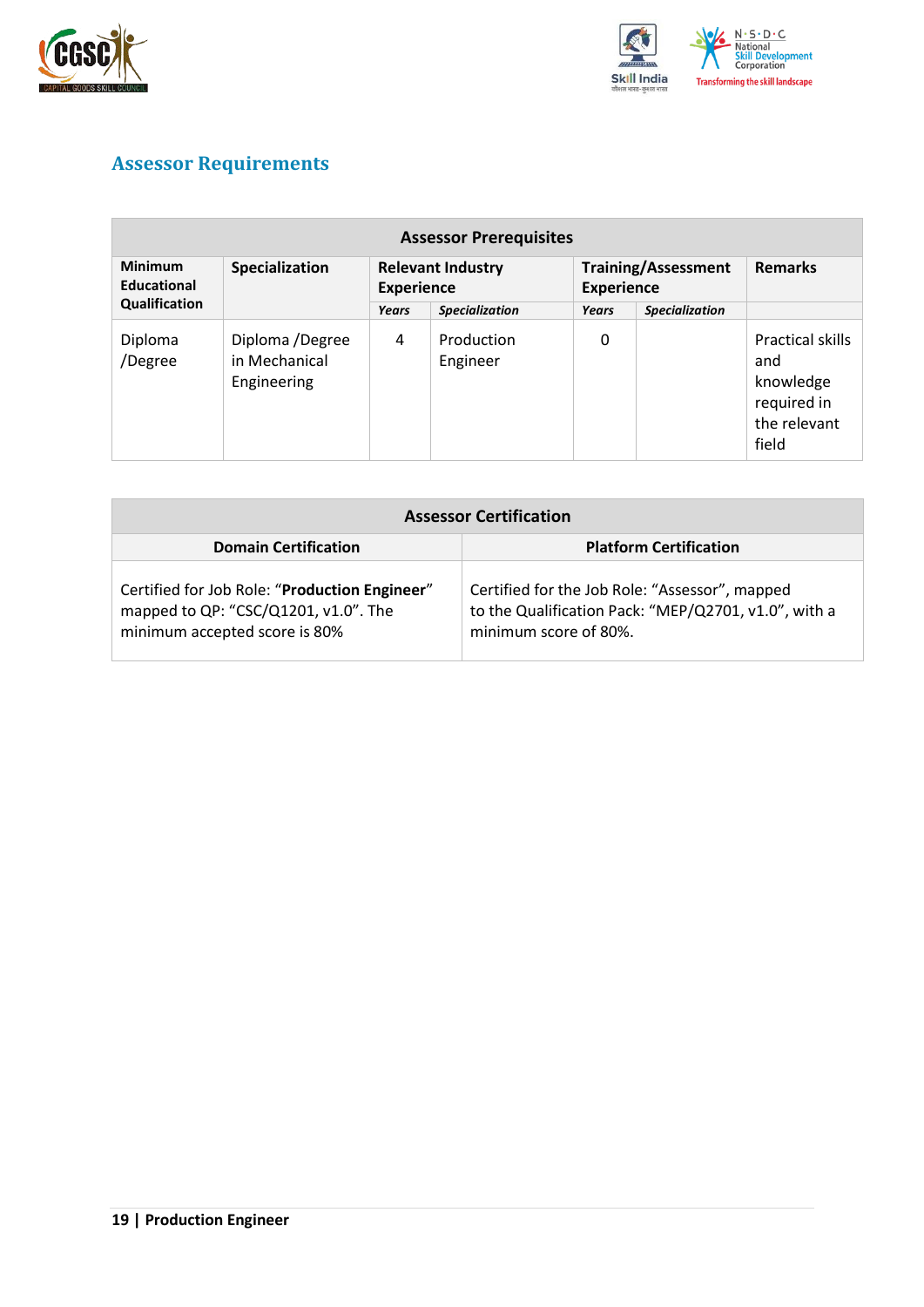



### <span id="page-19-0"></span>**Assessment Strategy**

- 1. Assessment System Overview:
	- Batches assigned to the assessment agencies for conducting the assessment on SDMS/SIP or email
	- Assessment agencies send the assessment confirmation to VTP/TC looping SSC
	- The assessment agency deploys the ToA certified Assessor for executing the assessment
	- SSC monitors the assessment process & records
- 2. Testing Environment

To ensure a conducive environment for conducting a test, the trainer will:

- Confirm that the centre is available at the same address as mentioned on SDMS or SIP
- Check the duration of the training.
- Check the Assessment Start and End time to be 10 a.m. and 5 p.m. respectively
- Ensure there are 2 Assessors if the batch size is more than 30.
- Check that the allotted time to the candidates to complete Theory & Practical Assessment is correct.
- Check the mode of assessment—Online (TAB/Computer) or Offline (OMR/PP).
- Confirm the number of TABs on the ground are correct to execute the Assessment smoothly.
- Check the availability of the Lab Equipment for the particular Job Role.
- 3. Assessment Quality Assurance levels / Framework:
	- Question papers created by the Subject Matter Experts (SME)
	- Question papers created by the SME verified by the other subject Matter Experts
	- Questions are mapped with NOS and PC
	- Question papers are prepared considering that levels 1 to 3 are for the unskilled & semiskilled individuals, and levels 4 and above are for the skilled, supervisor & higher management
	- The assessor must be ToA certified and the trainer must be ToT Certified
	- The assessment agency must follow the assessment guidelines to conduct the assessment
- 4. Types of evidence or evidence-gathering protocol:
	- Time-stamped & geotagged reporting of the assessor from assessment location
	- Centre photographs with signboards and scheme-specific branding
	- Biometric or manual attendance sheet (stamped by TP) of the trainees during the training period
	- Time-stamped & geotagged assessment (Theory + Viva + Practical) photographs & videos
- 5. Method of verification or validation:

To verify the details submitted by the training centre, the assessor will undertake:

- A surprise visit to the assessment location
- A random audit of the batch
- A random audit of any candidate
- 6. Method for assessment documentation, archiving, and access
	- To protect the assessment papers and information, the assessor will ensure:
		- Hard copies of the documents are stored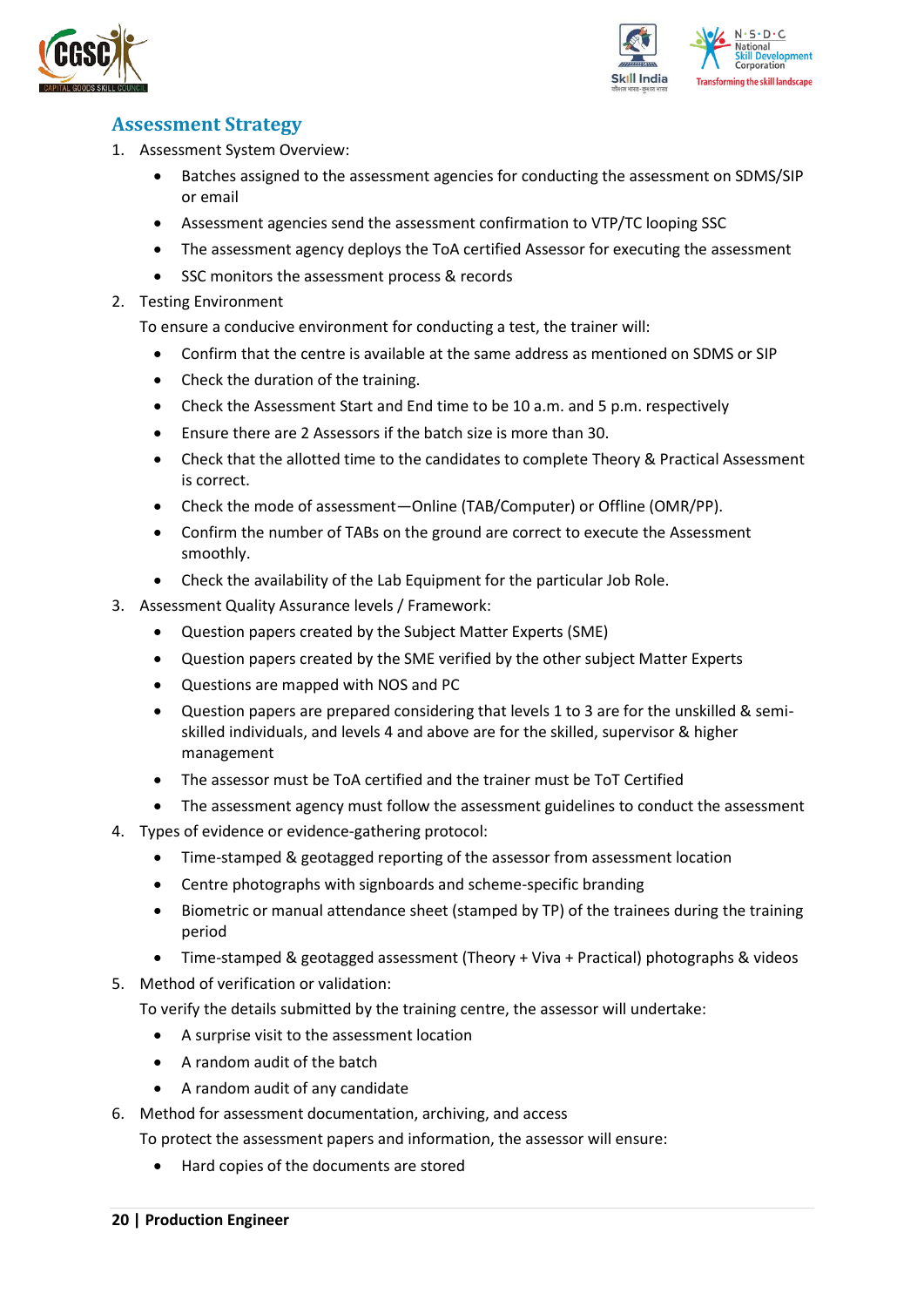



- Soft copies of the documents & photographs of the assessment are uploaded/accessed from Cloud Storage
- Soft copies of the documents & photographs of the assessment are stored on the Hard drive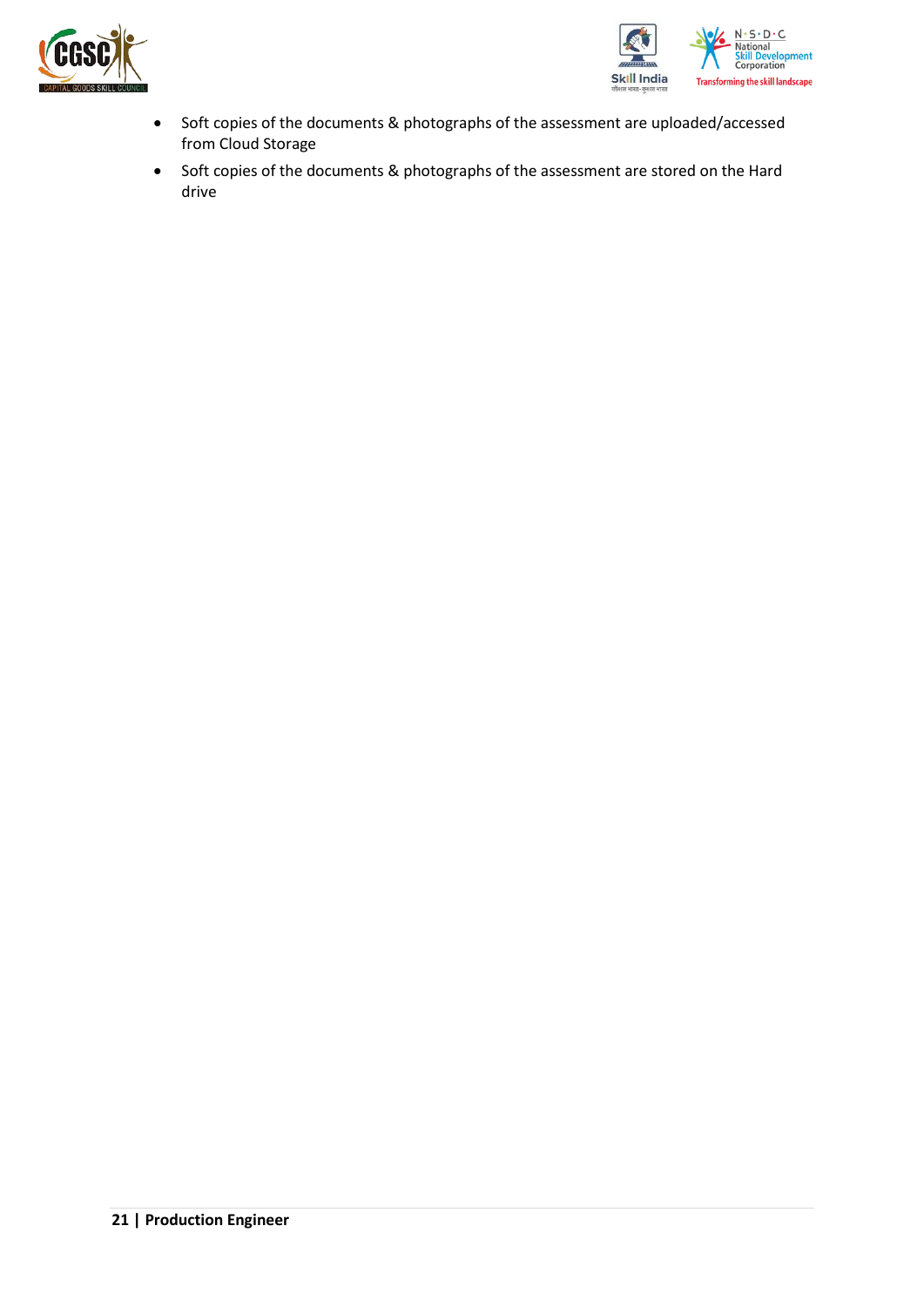



## <span id="page-21-0"></span>**References**

### <span id="page-21-1"></span>**Glossary**

| <b>Term</b>                  | <b>Description</b>                                                                                                                                                                                                                                                                                                                                |
|------------------------------|---------------------------------------------------------------------------------------------------------------------------------------------------------------------------------------------------------------------------------------------------------------------------------------------------------------------------------------------------|
| <b>Declarative knowledge</b> | Declarative knowledge refers to facts, concepts and principles that need to<br>be known and/or understood in order to accomplish a task or to solve a<br>problem.                                                                                                                                                                                 |
| <b>Key Learning</b>          | The key learning outcome is the statement of what a learner needs to know,<br>understand and be able to do in order to achieve the terminal outcomes. A<br>set of key learning outcomes will make up the training outcomes. Training<br>outcome is specified in terms of knowledge, understanding (theory) and<br>skills (practical application). |
| (M) TLO                      | On-the-job training (Mandatory); trainees are mandated to complete<br>specified hours of training on-site                                                                                                                                                                                                                                         |
| OJT (R)                      | On-the-job training (Recommended); trainees are recommended the<br>specified hours of training on-site                                                                                                                                                                                                                                            |
| <b>Procedural Knowledge</b>  | Procedural knowledge addresses how to do something, or how to perform a                                                                                                                                                                                                                                                                           |
| <b>Training Outcome</b>      | Training outcome is a statement of what a learner will know, understand<br>and be able to do upon the completion of the training.                                                                                                                                                                                                                 |
| <b>Terminal Outcome</b>      | The terminal outcome is a statement of what a learner will know,<br>understand and be able to do upon the completion of a module. A set of<br>terminal outcomes help to achieve the training outcome.                                                                                                                                             |